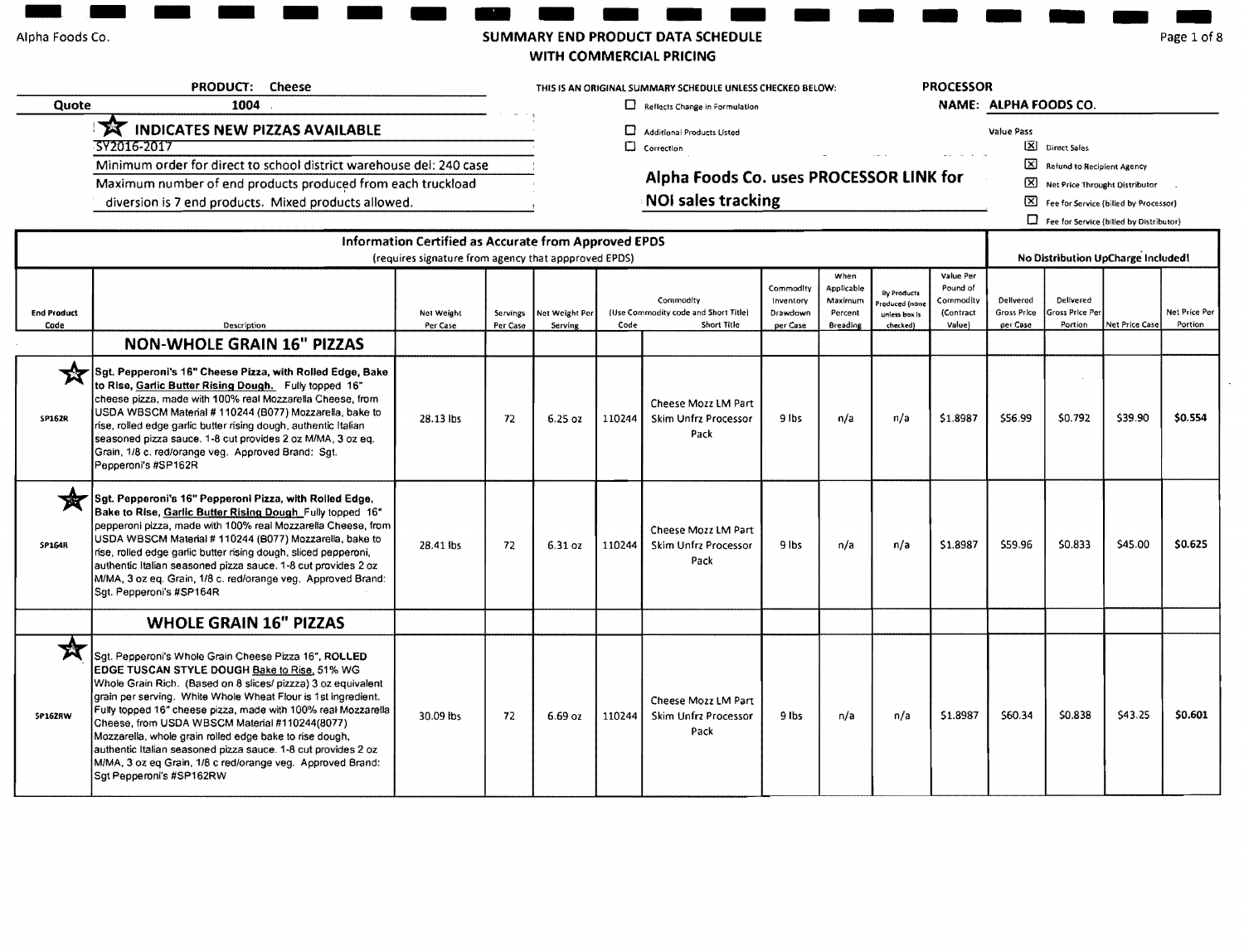## - - - - - - **SUMMARY END PRODUCT DATA SCHEDULE AND PRODUCT DATA SCH<br>ARY END PRODUCT DATA SCH<br>WITH COMMERCIAL PRICING** - - - - - - -

Page **- 1988**<br>ge 2 of 20f8

| SP164RW       | Sgt. Pepperoni's Whole Grain Pepperoni Pizza 16", ROLLED<br>EDGE TUSCAN STYLE DOUGH Bake to Rise, 51% WG<br>Whole Grain Rich. (Based on 8 slices/ pizzza) 3 oz eguivalent<br>grain per serving. White Whole Wheat Flour is 1st ingredient.<br>Fully topped 16" cheese pizza, made with 100% real Mozzarella<br>Cheese, from USDA WBSCM Material #110244(8077)<br>Mozzarella, whole grain rolled edge bake to rise dough, sliced<br>pepperoni, authentic Italian seasoned pizza sauce. 1-8 cut<br>provides 2 oz M/MA, 3 oz eq Grain, 1/8 c red/orange veg.<br>Approved Brand: Sqt Pepperoni's #SP164RW                                                     | 30.38 lbs | 72 | 6.75 oz   | 110244 | Cheese Mozz LM Part<br>Skim Unfrz Processor<br>Pack        | 7.88 lbs | n/a | n/a | \$1.8987 | \$62.48 | \$0,868 | \$47.52 | \$0.660 |
|---------------|-----------------------------------------------------------------------------------------------------------------------------------------------------------------------------------------------------------------------------------------------------------------------------------------------------------------------------------------------------------------------------------------------------------------------------------------------------------------------------------------------------------------------------------------------------------------------------------------------------------------------------------------------------------|-----------|----|-----------|--------|------------------------------------------------------------|----------|-----|-----|----------|---------|---------|---------|---------|
| 文<br>SP166RW  | Sgt. Pepperoni's Whole Grain Italian Sausage Pizza 16", ROLLED<br>EDGE TUSCAN STYLE DOUGH Bake to Rise, 51% WG Whole<br>Grain Rich. (Based on 8 slices/ pizzza) 3 oz equivalent grain<br>per serving. White Whole Wheat Flour is 1st ingredient. Fully<br>topped 16" cheese pizza, made with 100% real Mozzarella<br>Cheese, from USDA WBSCM Material #110244(8077)<br>Mozzarella, whole grain rolled edge bake to rise dough, Italian<br>sausage, authentic Italian seasoned pizza sauce. 1-8 cut<br>provides 2 oz M/MA, 3 oz eq Grain, 1/8 c red/orange veg.<br>Approved Brand: Sgt Pepperoni's #SP166RW                                                | 31.22 lbs | 72 | 6.94 oz   | 110244 | Cheese Mozz LM Part<br>Skim Unfrz Processor<br>Pack        | 7.31 lbs | n/a | n/a | \$1.8987 | \$65.58 | \$0.911 | \$51.70 | \$0.718 |
| SP162RW       | Sgt. Pepperoni's Whole Grain Cheese Pizza 16", ROLLED<br>EDGE TUSCAN STYLE DOUGH Bake to Rise, 51% WG<br>Whole Grain Rich. (Based on 10 slices/ pizzza) 2.25 oz<br>equivalent grain per serving. White Whole Wheat Flour is 1st<br>ingredient. Fully topped 16" cheese pizza, made with 100% real<br>Mozzarella Cheese, from USDA WBSCM Material<br>#110244(8077) Mozzarella, whole grain rolled edge bake to rise<br>dough, authentic Italian seasoned pizza sauce. 1-10 cut<br>provides 1.5 oz M/MA, 2.25 oz eg Grain, 1/8 c red/orange veg.<br>Approved Brand: Sgt Pepperoni's #SP162RW                                                                | 30.09 lbs | 90 | 5.35 oz   | 110244 | Cheese Mozz LM Part<br>Skim Unfrz Processor<br>Pack        | $9$ lbs  | n/a | n/a | \$1.8987 | \$60.34 | \$0.670 | \$43.25 | \$0.481 |
| SP164RW       | Sgt. Pepperoni's Whole Grain Pepperoni Pizza 16", ROLLED<br>EDGE TUSCAN STYLE DOUGH Bake to Rise, 51% WG<br>Whole Grain Rich. (Based on 10 slices/ pizzza) 2.25 oz<br>equivalent grain per serving. White Whole Wheat Flour is 1st<br>ingredient. Fully topped 16" cheese pizza, made with 100% real<br>Mozzarella Cheese, from USDA WBSCM Material<br>#110244(8077) Mozzarella, whole grain rolled edge bake to rise<br>dough, sliced pepperoni, authentic Italian seasoned pizza<br>sauce. 1-10 cut provides 1.5 oz M/MA, 2.25 oz eg Grain, 1/8 c<br>red/orange veg. Approved Brand: Sgt Pepperoni's #SP164RW                                           | 30.38 lbs | 90 | $5.40$ oz | 110244 | Cheese Mozz LM Part<br><b>Skim Unfrz Processor</b><br>Pack | 7.88 lbs | n/a | n/a | \$1.8987 | \$62.48 | \$0.694 | \$47.52 | \$0.528 |
| X<br>AS1628WT | Alpha Supreme Whole Grain Veggle Supreme Pizza 16",<br>64% WG, Whole Grain Rich. (Based on 8 slices/pizza). 2 oz<br>equivalent grain per serving. White Whole Wheat Flour is 1st<br>ingredient. Fully topped 16" Vegetable topped pizza, made with<br>100% real Mozzarella Cheese, from USDA WBSCM Material #<br>110244 (B077) Mozzarella, whole grain raised edge, pizzeria<br>style crust, diced green bell peppers, diced red bell peppers,<br>sliced black olives, diced purple onions and authentic Italian<br>seasoned pizza sauce. 1-8 cut provides 2 oz M/MA, 2 oz eq<br>Grain, 1/8 c. red/orange veg. Approved Brand: Alpha Supreme<br>#AS1628WT | 26.83 lbs | 72 | 5.96 oz   | 110244 | Cheese Mozz LM Part<br>Skim Unfrz Processor<br>Pack        | $9$ ibs  | n/a | n/a | \$1.8987 | \$64.49 | \$0.896 | \$47.40 | \$0.658 |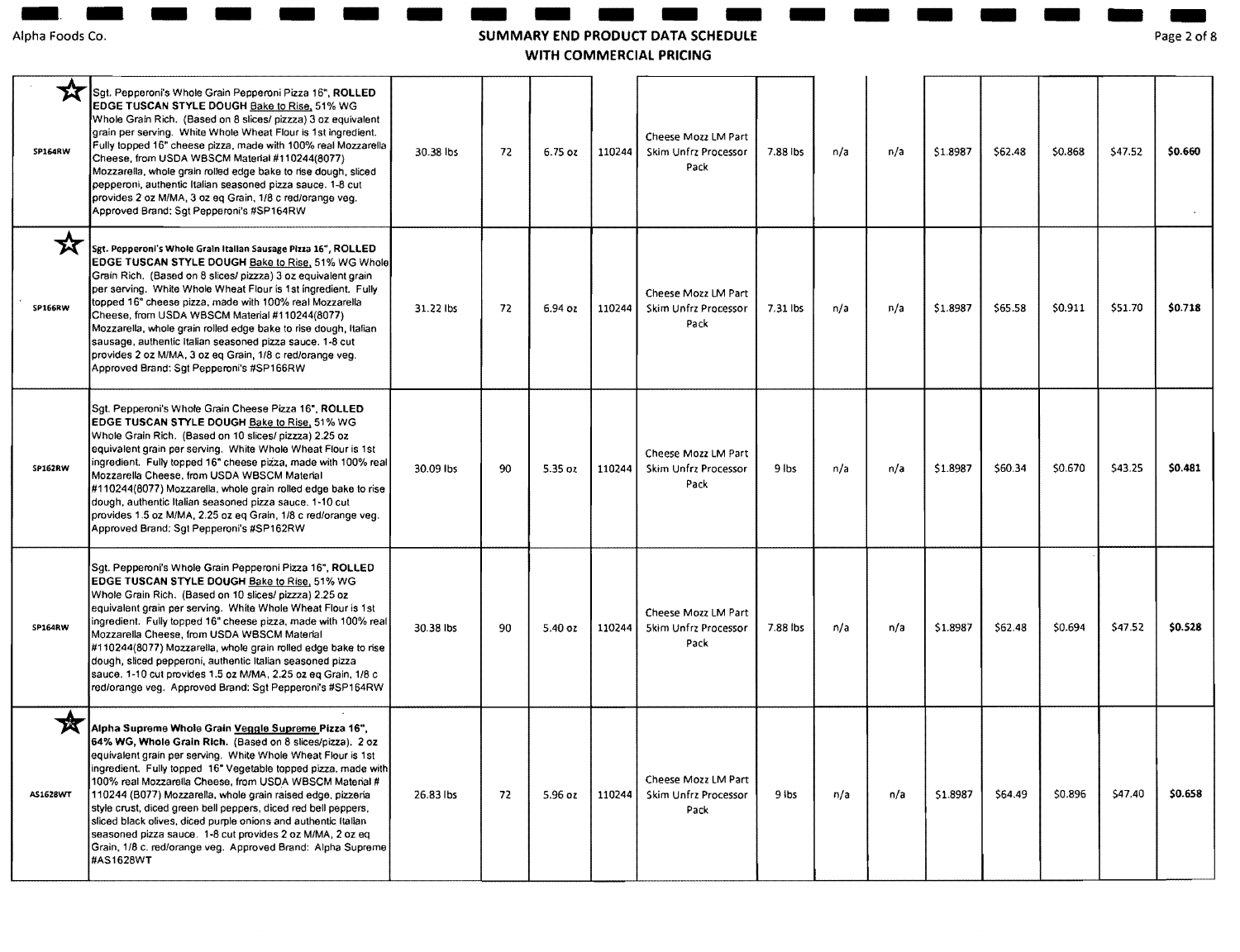| Alpha Foods Co. |  |
|-----------------|--|
|                 |  |

## **SUMMARY END PRODUCT DATA AND BELLET COMMERCIAL PRICING**<br>WITH COMMERCIAL PRICING - - **SCHEDULE**

Page 3 of 8

| pha Foods Co.  |                                                                                                                                                                                                                                                                                                                                                                                                                                                                                                                                                                                                                                                                                                     |           |    |         |        | SUMMARY END PRODUCT DATA SCHEDULE<br>WITH COMMERCIAL PRICING |          |     |     |          |         |         |         | Page 3 of 8 |
|----------------|-----------------------------------------------------------------------------------------------------------------------------------------------------------------------------------------------------------------------------------------------------------------------------------------------------------------------------------------------------------------------------------------------------------------------------------------------------------------------------------------------------------------------------------------------------------------------------------------------------------------------------------------------------------------------------------------------------|-----------|----|---------|--------|--------------------------------------------------------------|----------|-----|-----|----------|---------|---------|---------|-------------|
| AS1668WT       | Alpha Supreme Whole Grain Super Supreme Combo Pizza<br>16", 64% WG, Whole Grain Rich. (Based on 8 slices/pizza). 2<br>oz equivalent grain per serving. White Whole Wheat Flour is<br>1st ingredient. Fully topped 16" Vegetable topped pizza, made<br>with 100% real Mozzarella Cheese, from USDA WBSCM<br>Material # 110244 (B077) Mozzarella, whole grain raised edge,<br>pizzena style crust, Sliced Pepperoni, Italian Sausage, diced<br>green bell peppers, diced red bell peppers, sliced black<br>olives, diced purple onlons and authentic Italian seasoned<br>pizza sauce. 1-8 cut provides 2 oz M/MA, 2 oz eq Grain, 1/8 c.<br>red/orange veg. Approved Brand: Alpha Supreme<br>#AS1668WT | 27.27 lbs | 72 | 6.06 oz | 110244 | Cheese Mozz LM Part<br>Skim Unfrz Processor<br>Pack          | 9 lbs    | n/a | n/a | \$1.8987 | \$68.81 | \$0.956 | \$51.72 | \$0.718     |
| <b>AS162WT</b> | Alpha Supreme Whole Grain Thin Cheese Pizza, 16", 64%<br>WG, Whole Grain Rich. (Based on 8 slices/pizza). 2 oz<br>equivalent grain per serving. White Whole Wheat Flour is 1st<br>ingredient. Fully topped 16" cheese pizza, made with 100% real<br>Mozzarella Cheese, from USDA WBSCM Material # 110244<br>(B077) Mozzarella, whole grain raised edge, pizzenia style crust,<br>authentic Italian seasoned pizza sauce. 1-8 cut provides 2 oz<br>M/MA, 2 oz eq. Grain, 1/8 c. red/orange veg. Approved<br>Brand: Alpha Supreme #AS162WT                                                                                                                                                            | 25.03 lbs | 72 | 5.56 oz | 110244 | Cheese Mozz LM Part<br>Skim Unfrz Processor<br>Pack          | 9 lbs    | n/a | n/a | \$1.8987 | \$57.09 | \$0.793 | \$40.00 | \$0.556     |
| AS164WT        | Alpha Supreme Whole Grain Thin Pepperoni Pizza, 16",<br>64% WG, Whole Grain Rich. (Based on 8 slices/pizza). 2 oz<br>equivalent grain per serving. White Whole Wheat Flour is 1st<br>ingredient. Fully topped 16" pepperoni pizza, made with 100% real<br>Mozzarella Cheese, from USDA WBSCM Material # 110244 (B077)<br>Mozzarella, whole grain raised edge, pizzeria style crust, sliced<br>pepperoni, authentic Italian seasoned pizza sauce. 1-8 cut provides 2<br>oz M/MA, 2 oz eq Grain, 1/8 c. red/orange veg. Approved Brand:<br>Alpha Supreme #AS164WT                                                                                                                                     | 25.51 lbs | 72 | 5.66 oz | 110244 | Cheese Mozz LM Part<br>Skim Unfrz Processor<br>Pack          | 7.88 lbs | n/a | n/a | \$1.8987 | \$59.88 | \$0.832 | \$44.92 | \$0.624     |
| AS162WT        | Alpha Supreme Whole Grain Thin Cheese Pizza, 16", 64%<br>WG, Whole Grain Rich. (Based on 10 slices/pizza). 1.75 oz<br>equivalent grain per serving. White Whole Wheat Flour is 1st<br>ingredient. Fully topped 16" cheese pizza, made with 100% real<br>Mozzarella Cheese, from USDA WBSCM Material # 110244 (B077)<br>Mozzarella, whole grain raised edge, pizzeria style crust, authentic<br>Italian seasoned pizza sauce. 1-10 cut provides 1.5 oz M/MA, 1.75<br>oz eq. Grain, 1/8 c. red/orange veg. Approved Brand: Alpha<br>Supreme #AS162WT                                                                                                                                                  | 25.03 lbs | 90 | 4.45 oz | 110244 | Cheese Mozz LM Part<br>Skim Unfrz Processor<br>Pack          | 9 lbs    | n/a | n/a | \$1.8987 | \$57.09 | \$0.634 | \$40.00 | \$0.444     |
| AS164WT        | Alpha Supreme Whole Grain Thin Pepperoni Pizza, 16",<br>64% WG, Whole Grain Rich. (Based on 10 slices/pizza).<br>1.75 oz equivalent grain per serving. White Whole Wheat Flour is 1st<br>ingredient. Fully topped 16" pepperoni pizza, made with 100% real<br>Mozzarella Cheese, from USDA WBSCM Material # 110244 (B077)<br>Mozzarella, whole grain raised edge, pizzeria style crust, sliced<br>pepperoni, authentic Italian seasoned pizza sauce. 1-10 cut provides<br>1.5 oz M/MA, 1.75 oz eq Grain, 1/8 c. red/orange veg. Approved<br>Brand: Alpha Supreme #AS164WT                                                                                                                           | 25.51 lbs | 90 | 4.54 oz | 110244 | Cheese Mozz LM Part<br>Skim Unfrz Processor<br>Pack          | 7.88 lbs | n/a | n/a | \$1.8987 | \$59.88 | \$0.665 | \$44.92 | \$0.499     |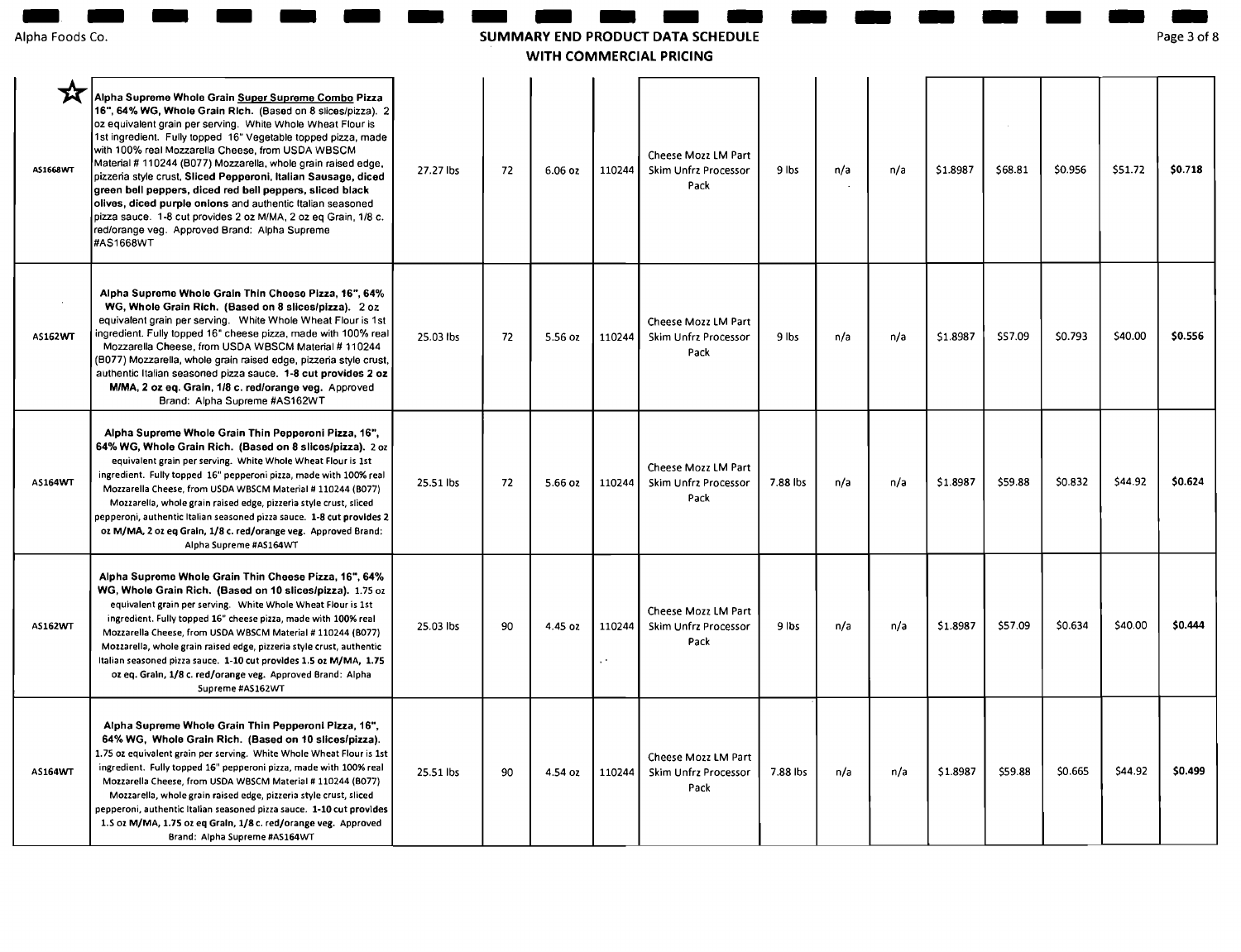Alpha **-.**  Foods Co. - -

## - - - - - **SUMMARY END PRODUCT DATA SCHEDULE AND AND AND AREA COMMERCIAL PRICING**<br>- ARY END PRODUCT DATA SCH<br>WITH COMMERCIAL PRICING - - - - - - -

Page **ANDREW SERVER**<br>Belanding 4 of 8

| AS162W-10       | Alpha Supreme Whole Grain Cheese Pizza, 16", 64% WG.<br>Whole Grain Rich. (Based on 10 slices/pizza). 2 oz<br>equivalent grain per serving. White Whole Wheat Flour is 1st<br>ingredient. Fully topped 16" cheese pizza, made with 100% real<br>Mozzarella Cheese from USDA WBSCM Material #110244<br>(B077) Mozzarella, whole grain raised edge pizzeria style crust,<br>authentic Italian seasoned pizza sauce. 1-10 cut provides 2 oz<br>M/MA, 2 oz eq. Grain, 1/8 c. red/orange veg. Approved<br>Brand: Alpha Supreme #AS162W-10                                                                                                                                                          | 30.38 lbs | 90 | 5.40 oz | 110244 | Cheese Mozz LM Part<br><b>Skim Unfrz Processor</b><br>Pack | 11.25 lbs | n/a | n/a | \$1.8987 | \$65.36 | \$0.726 | \$44.00 | \$0,489 |
|-----------------|-----------------------------------------------------------------------------------------------------------------------------------------------------------------------------------------------------------------------------------------------------------------------------------------------------------------------------------------------------------------------------------------------------------------------------------------------------------------------------------------------------------------------------------------------------------------------------------------------------------------------------------------------------------------------------------------------|-----------|----|---------|--------|------------------------------------------------------------|-----------|-----|-----|----------|---------|---------|---------|---------|
| AS164W-10       | Alpha Supreme Whole Grain Pepperoni Pizza, 16", 64% WG,<br>Whole Grain Rich. (Based on 10 slices/pizza). 2 oz<br>equivalent grain per serving. White Whole Wheat Flour is 1st<br>ingredient. Fully topped 16" pepperoni pizza, made with 100%<br>real Mozzarella Cheese, from USDA WBSCM Material # 110244<br>(B077) Mozzarella, whole grain raised edge, pizzena style crust,<br>sliced pepperoni, authentic Italian seasoned pizza sauce. 1-10<br>cut provides 2 oz M/MA, 2 oz eq Grain, 1/8 c. red/orange<br>veg. Approved Brand: Alpha Supreme #AS164W-10                                                                                                                                 | 30.85 lbs | 90 | 5.49 oz | 110244 | Cheese Mozz LM Part<br>Skim Unfrz Processor<br>Pack        | 10.13 lbs | n/a | n/a | \$1.8987 | \$65.23 | \$0.725 | 546.00  | \$0.511 |
| SP162WTJ        | Sgt. Pepperoni's Whole Grain JALAPENO DOUGH Cheese<br>Pizza, 16", Bake to Rise, 54% WG, Whole Grain Rich.<br>(Based on 8 slices/pizza). 2 oz equivalent grain per serving.<br>White Whole Wheat Flour is 1st ingredient. Fully topped 16*<br>cheese pizza, made with 100% real Mozzarella Cheese, from<br>USDA WBSCM Material # 110244 (B077) Mozzarella, whole<br>grain, bake to rise Jalapeno dough with real Jalapeno pieces<br>infused in dough, authentic Ital seasoned pizza sauce. To<br>contain Italian seasoning packet in case. 1-8 cut provides 2 oz<br>M/MA, 2 oz eq Grain, 1/8 c. red/orange veg. Approved Brand<br>Sgt. Pepperoni's SP162WTJ                                    | 25.54 lbs | 72 | 5.68 oz | 110244 | Cheese Mozz LM Part<br>Skim Unfrz Processor<br>Pack        | 9 lbs     | n/a | n/a | \$1,8987 | \$65.64 | 50.912  | \$48.55 | \$0.674 |
| <b>SP164WTJ</b> | Sgt. Pepperoni's Whole Grain JALAPENO DOUGH<br>Pepperoni Pizza, 16", Bake to Rise, 54% WG,  Whole Grain<br>Rich. (Based on 8 slices/pizza). 2 oz equivalent grain per<br>serving. White Whole Wheat Flour is 1st ingredient. Fully<br>topped 16" pepperoni pizza, made with 100% real Mozzarella<br>Cheese, from USDA WBSCM Material # 110244 (B077)<br>Mozzarella, whole grain, bake to rise Jalapeno dough, with real<br>Jalapeno pieces infused in dough, sliced pepperoni, authentic<br>Italian seasoned pizza sauce. To contain Italian seasoning<br>packet in case. 1-8 cut provides 2 oz M/MA, 2 oz eq. Grain,<br>1/8 c. red/orange veg. Approved Brand: Sqt. Pepperoni's<br>#SP164WTJ | 26.02 lbs | 72 | 5.78 oz | 110244 | Cheese Mozz LM Part<br><b>Skim Unfrz Processor</b><br>Pack | 7.88 lbs  | n/a | n/a | \$1.8987 | 565.59  | 50.911  | \$50.63 | \$0.703 |
| AS12162WT       | Alpha Supreme 12"x 16" Whole Grain Flatbread Cheese<br>Pizza - Thin, 64% WG, Whole Grain Rich. (Based on 8<br>slices/pizza). 2 oz equivalent grain per serving. White Whole<br>Wheat Flour is 1st ingredient. Fully topped 12" x 16" latbread<br>cheese pizza, made with 100% real Mozzarella Cheese, from<br>USDA WBSCM Material # 110244 (B077) Mozzarella, whole<br>grain raised edge, pizzeria style halfsheet crust, authentic Italian<br>seasoned pizza sauce. 1-8 cut provides 2 oz M/MA, 2 oz eq<br>Grain, 1/8 c. red/orange veg. Approved Brand: Alpha<br>Supreme #AS12162WT                                                                                                         | 25.03 lbs | 72 | 5.56 oz | 110244 | Cheese Mozz LM Part<br>Skim Unfrz Processor<br>Pack        | $9$ lbs   | n/a | n/a | \$1.8987 | \$60.55 | \$0.841 | \$43.46 | \$0.604 |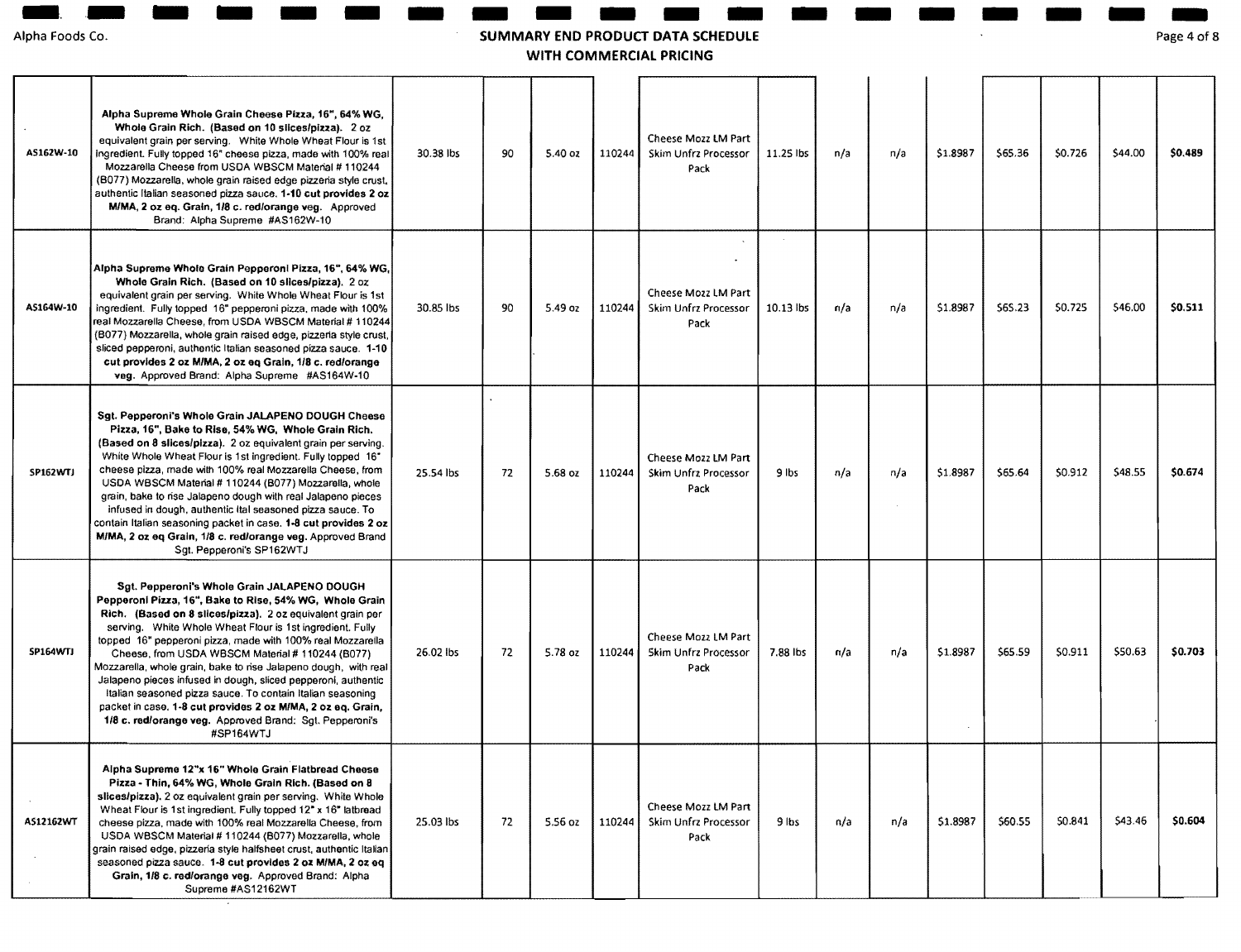Alpha **-** Foods **. . -** Co.

### - - - - - - **SUMMARY ANDER**<br>RY EN<br>VITH C **END PRODUCT ANGELO ANGELES ANGELES**<br>RODUCT DATA SCHEDULE<br>MERCIAL PRICING **DATA SCHEDULE WITH COMMERCIAL PRICING**

Page es<br>ge 5 of 5 of 8

- - - - - -

| <b>AS12164WT</b> | Alpha Supreme 12" x 16" Whole Grain Flatbread Pepperoni<br>Pizza - Thin, 64% WG, Whole Grain Rich. (Based on 8<br>slices/pizza). 2 oz equivalent grain per serving. White Whole<br>Wheat Flour is 1st ingredient. Fully topped 12" x 16" flatbread<br>pepperoni pizza, made with 100% real Mozzarella Cheese,<br>from USDA WBSCM Material # 110244 (B077) Mozzarella,<br>whole grain raised edge, pizzena style halfsheet crust, sliced<br>pepperoni, authentic Italian seasoned pizza sauce. 1-8 cut<br>provides 2 oz M/MA, 2 oz eq Grain, 1/8 c. red/orange veg.<br>Approved Brand: Alpha Supreme #AS12164WT                                                                                               | 25.51 lbs | 72 | 5.66 oz | 110244 | Cheese Mozz LM Part<br>Skim Unfrz Processor<br>Pack | 7.88 lbs | n/a | n/a | \$1.8987 | \$61.68 | \$0.857 | \$46.72 | \$0.649 |
|------------------|--------------------------------------------------------------------------------------------------------------------------------------------------------------------------------------------------------------------------------------------------------------------------------------------------------------------------------------------------------------------------------------------------------------------------------------------------------------------------------------------------------------------------------------------------------------------------------------------------------------------------------------------------------------------------------------------------------------|-----------|----|---------|--------|-----------------------------------------------------|----------|-----|-----|----------|---------|---------|---------|---------|
| ҡ<br>SP122W-SS   | SMART SNACK COMPLIANT Sqt. Pepperoni's Whole Grain<br>12" TUSCAN STYLE Hand Tossed Cheese Pizza, must be<br>made with 100% real mozzarella cheese, available with USDA<br>Material #110244 Mozzarella, and contain 54% whole<br>grain.made Each 12" pizza shall yield 4 portions, (5.10 oz each<br>portion). Each portion to provide a minimum of 300 calories with<br>no more than 9 grams total fat. Must contain a minimum of 2<br>grams of fiber and less than 330 mg of sodium per portion. Must<br>not contain lite mozzarella, imitation cheese or substitute<br>cheese. Approved Brand: Sqt. Pepperoni's #SP122W-SS                                                                                  | 15.30 lbs | 48 | 5.10 oz | 110244 | Cheese Mozz LM Part<br>Skim Unfrz Processor<br>Pack | 1.80 lbs | n/a | n/a | \$1.8987 | \$37.48 | \$0.781 | \$34.06 | \$0.710 |
|                  | <b>WHOLE GRAIN BREAKFAST PIZZAS</b>                                                                                                                                                                                                                                                                                                                                                                                                                                                                                                                                                                                                                                                                          |           |    |         |        |                                                     |          |     |     |          |         |         |         |         |
| 文<br>SPBK66W     | Sgt. Pepperoni's Breakfast Pizza w/ Sausage and Country<br>Gravy (cream gravy), whole grain rich Fully topped personal<br>size breakfast pizza, made with 100% real Mozzarella Cheese,<br>available with USDA Material #110244 Mozzarella, hand tossed<br>style, pre-proofed, bake to rise 54% WHOLE GRAIN dough,<br>precooked breakfast flavored sausage crumbles and peppered<br>country style gravy. May be served as a personal pizza or<br>folded into an empanada. Each svg shall provide at least 290<br>cal, 2 g dietary fiber, only 4 g sugar and less than 450 mg<br>sodium. Must be 54% Whole Grain. Each svg provides 1 oz<br>M/MA, 2 Oz Eq Grains. Approved Brand: Sgt. Pepperoni's<br>#SPBK66W | 17.25 lbs | 60 | 4.60 oz | 110244 | Cheese Mozz LM Part<br>Skim Unfrz Processor<br>Pack | 3.75 lbs | n/a | n/a | \$1.8987 | 541.48  | \$0.691 | \$34.36 | \$0.573 |
| SPBK66WR         | Sgt. Pepperoni's Breakfast Pizza w/ Sausage and Red<br>Sauce, whole grain rich. Fully topped personal size<br>breakfast pizza, made with 100% real Mozzarella Cheese,<br>available with USDA Material #110244 Mozzarella, hand tossed<br>style, pre-proofed, bake to rise 54% WHOLE GRAIN dough,<br>precooked breakfast flavored sausage crumbles and authentic<br>Italian seasoned red sauce. May be served as a personal pizza<br>or folded into an empanada. Each svg shall provide at least<br>290 cal, 2 g dietary fiber, only 6 g sugar and less than 390 mg<br>sodium. Must be 54% Whole Grain. Each svg provides 1 oz<br>M/MA, 2 Oz Eq Grains. Approved Brand: Sgt. Pepperoni's<br>#SPBK66WR         | 17.25 lbs | 60 | 4.60 oz | 110244 | Cheese Mozz LM Part<br>Skim Unfrz Processor<br>Pack | 3.75 lbs | n/a | n/a | \$1.8987 | \$40.83 | \$0.681 | \$33.71 | \$0.562 |
|                  | <b>WHOLE GRAIN PERSONAL PIZZAS</b>                                                                                                                                                                                                                                                                                                                                                                                                                                                                                                                                                                                                                                                                           |           |    |         |        |                                                     |          |     |     |          |         |         |         |         |

 $\sim 10^{-1}$ 

 $\mathcal{A}$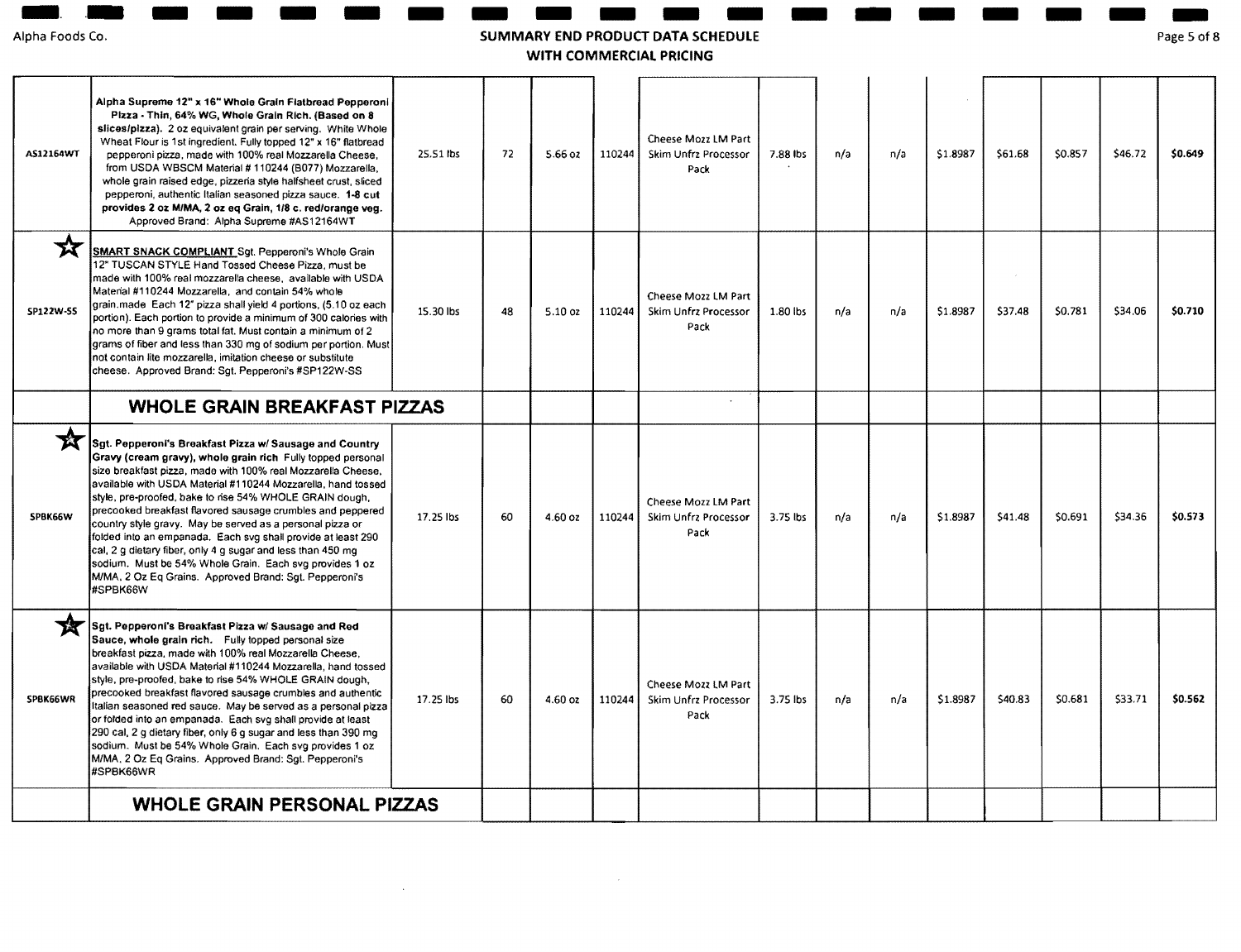| Alpha Foods Co. |  |
|-----------------|--|
|                 |  |

- - - -

# entrangement and the same of the state of the summary end product data schedule<br>Ipha Foods Co. Page 6 on the SUMMARY END PRODUCT DATA SCHEDULE<br>WITH COMMERCIAL PRICING **SUMMARY END PRODUCT DATA SCHEDULE EXECUTE AND A SCHEDULE Page 6 of 8**

**WITH COMMERCIAL PRICING** 

| SP62W                | Sgt. Pepperoni's Whole Grain Personal Cheese Pizza. May<br>be served as a personal pizza or folded into a calzone. Fully<br>topped personal size cheese pizza, made with 100% real<br>Mozzarella Cheese, available with USDA Material #110244<br>Mozzarella, hand tossed style, pre-proofed, bake to rise 54%<br>WHOLE GRAIN dough, authentic Italian seasoned pizza sauce<br>To contain Italian seasoning packet within case. Each svg shall<br>provide 340 cal, 2 g dietary fiber, only 6 g sugar and less than<br>520 mg sodium. Must be 54% Whole Grain. Each svg<br>provides 2 oz M/MA, 2 Oz Eq Grains, 1/8 c. red/orange Veg.<br>Approved Brand: Sqt. Pepperoni's #SP62W                                                                                                | 19.88 lbs | 60 | 5.30 oz | 110244 | Cheese Mozz LM Part<br>Skim Unfrz Processor<br>Pack        | 7.50 lbs | n/a | n/a | \$1.8987 | \$55.04 | \$0.917 | \$40.80 | \$0.680 |
|----------------------|-------------------------------------------------------------------------------------------------------------------------------------------------------------------------------------------------------------------------------------------------------------------------------------------------------------------------------------------------------------------------------------------------------------------------------------------------------------------------------------------------------------------------------------------------------------------------------------------------------------------------------------------------------------------------------------------------------------------------------------------------------------------------------|-----------|----|---------|--------|------------------------------------------------------------|----------|-----|-----|----------|---------|---------|---------|---------|
| SP64W                | Sgt. Pepperoni's Whole Grain Personal Pepperoni Pizza.<br>May be served as a personal pizza or folded into a calzone.<br>Fully topped personal size pepperoni pizza, made with 100%<br>real Mozzarella Cheese, available with USDA Material #110244<br>Mozzarella, hand tossed style, pre-proofed, bake to rise 54%<br>WHOLE GRAIN dough, sliced pepperoni, authentic Italian<br>seasoned pizza sauce. To contain Italian seasoning packet<br>within case. Each svg shall provide 360 cal, 2 g dietary fiber,<br>only 6 g sugar and less than 590 mg sodium. Must be 54%<br>Whole Grain. Each svg provides 2 oz M/MA, 2 Oz Eq Grains,<br>1/8 c. red/orange Veg. Approved Brand: Sgt. Pepperoni's<br>#SP64W                                                                    | 20.10 lbs | 60 | 5.36 oz | 110244 | Cheese Mozz LM Part<br>Skim Unfrz Processor<br>Pack        | 6.98 lbs | n/a | n/a | \$1.8987 | \$55.47 | \$0.925 | \$42.22 | \$0.704 |
| SP62WJ               | Sgt. Pepperoni's Whole Grain JALAPENO DOUGH Personal<br>Cheese Pizza. May be served as a personal pizza or folded<br>into a calzone. Fully topped personal size cheese pizza, made<br>with 100% real Mozzarella Cheese, available with USDA<br>Material #110244 Mozzarella, hand tossed style, pre-proofed,<br>bake to rise 54% WHOLE GRAIN dough with real Jalapeno<br>pieces infused in the dough, authentic Italian seasoned pizza<br>sauce. To contain Italian seasoning packet within case. Each<br>svg shall provide 340 cal, 2 g dietary fiber, only 6 g sugar and<br>less than 520 mg sodium. Must be 54% Whole Grain. Each<br>svg provides 2 oz M/MA, 2 Oz Eq Grains, 1/8 c. red/orange<br>Veg. Approved Brand: Sgt. Pepperoni's #SP62WJ                             | 19.88 lbs | 60 | 5.30 oz | 110244 | Cheese Mozz LM Part<br>Skim Unfrz Processor<br>Pack        | 7.50 lbs | n/a | n/a | \$1.8987 | \$56.90 | \$0.948 | \$42.66 | \$0.711 |
| $\bigstar$<br>SP64WJ | Sgt. Pepperoni's Whole Grain JALAPENO DOUGH Personal<br>Pepperoni Pizza. May be served as a personal pizza or<br>folded into a calzone. Fully topped personal size pepperoni<br>pizza, made with 100% real Mozzarella Cheese, available with<br>USDA Material #110244 Mozzarella, hand tossed style, pre-<br>proofed, bake to rise 54% WHOLE GRAIN dough with real<br>Jalapeno pieces infused in the dough, sliced pepperoni,<br>authentic Italian seasoned pizza sauce. To contain Italian<br>seasoning packet within case. Each svg shall provide 360 cal, 2<br>g dietary fiber, only 6 g sugar and less than 590 mg sodium.<br>Must be 54% Whole Grain, Each svg provides 2 oz M/MA, 2<br>Oz Eq Grains, 1/8 c. red/orange Veg. Approved Brand: Sgt.<br>Pepperoni's #SP64WJ | 20.10 lbs | 60 | 5.36 oz | 110244 | Cheese Mozz LM Part<br><b>Skim Unfrz Processor</b><br>Pack | 6.98 lbs | n/a | n/a | \$1.8987 | \$57.31 | \$0.955 | \$44.06 | \$0.734 |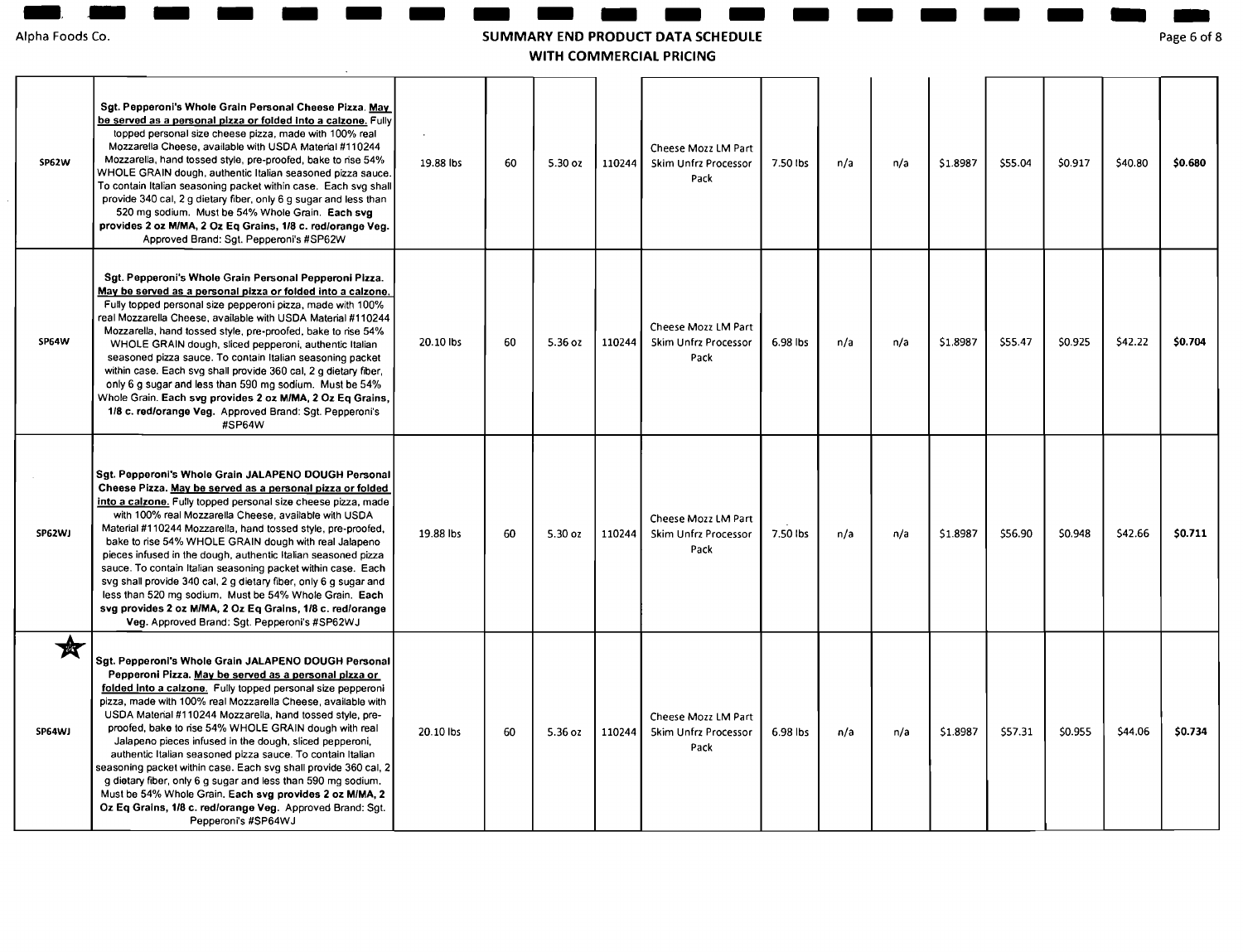- - - -

# - - - - - - - - - - - - - .. **SUMMARY END PRODUCT DATA SCHEDULE**

Page 7 of 8

**WITH COMMERCIAL PRICING** 

| 文<br>AS62W     | Alpha Supreme Whole Grain Personal Cheese Pizza, 64%<br>WG, Whole Grain Rich. White Whole Wheat Flour is 1st<br>ingredient. 2 oz equivalent grain per Serving. Fully topped<br>personal cheese pizza, made with 100% real Mozzarella<br>Cheese, from USDA WBSCM Material # 110244 (B077)<br>Mozzarella, whole grain raised edge, pizzena style crust.<br>authentic Italian seasoned pizza sauce. Each provides 2 oz<br>M/MA, 2 oz eq Grain, 1/8 c. red/orange veg. Approved Brand:<br>Alpha Supreme #AS62W                                                                                              | 19.88 lbs           | 60 | 5.30 oz | 110244 | Cheese Mozz LM Part<br><b>Skim Unfrz Processor</b><br>Pack | 7.50 lbs | n/a | n/a | \$1.8987 | \$55.04 | \$0.917 | \$40.80 | \$0.680 |
|----------------|---------------------------------------------------------------------------------------------------------------------------------------------------------------------------------------------------------------------------------------------------------------------------------------------------------------------------------------------------------------------------------------------------------------------------------------------------------------------------------------------------------------------------------------------------------------------------------------------------------|---------------------|----|---------|--------|------------------------------------------------------------|----------|-----|-----|----------|---------|---------|---------|---------|
| ☆<br>AS64W     | Alpha Supreme Whole Grain Personal Pepperoni Pizza,<br>64% WG, Whole Grain Rich. White Whole Wheat Flour is 1st<br>ingredient. 2 oz equivalent grain per Serving. Fully topped<br>personal pepperoni pizza, made with 100% real Mozzarella<br>Cheese, from USDA WBSCM Material # 110244 (B077)<br>Mozzarella, whole grain raised edge, pizzena style crust, sliced<br>pepperoni, authentic Italian seasoned pizza sauce. Each<br>provides 2 oz M/MA, 2 oz eg Grain, 1/8 c. red/orange veg.<br>Approved Brand: Alpha Supreme #AS64W                                                                      | 20.10 lbs           | 60 | 5.36 oz | 110244 | Cheese Mozz LM Part<br>Skim Unfrz Processor<br>Pack        | 6.98 lbs | n/a | n/a | \$1.8987 | \$55.47 | \$0.925 | \$42.22 | \$0.704 |
| <b>SP652WB</b> | Sgt. Pepperoni's 6.5" Whole Grain Cheese Pizza with<br>Windowed Pizza Boxes. 64% WG, WHOLE GRAIN RICH.<br>White Whole Wheat Flour is 1st ingredient. 2 oz equivalent<br>grain per serving. Fully topped 6.5" cheese pizza, made with<br>100% real Mozzarella Cheese, from USDA WBSCM Material #<br>110244 (B077) Mozzarella, raised edge, whole grain pizzenia<br>style crust, authentic Italian seasoned pizza sauce. Windowed<br>Pizza Boxes included in case. Each provides 2 oz M/MA, 2 oz<br>eq Grain, 1/8 c. red/orange veg. Approved Brand: Sgt.<br>Pepperoni's #SP652WB                         | 19.88 lbs           | 60 | 5.30 oz | 110244 | Cheese Mozz LM Part<br>Skim Unfrz Processor<br>Pack        | 7.50 lbs | n/a | n/a | \$1,8987 | \$79.89 | \$1.332 | \$65.65 | \$1,094 |
| <b>SP654WB</b> | Sgt. Pepperoni's 6.5" Whole Grain Pepperoni Pizza with<br>Windowed Pizza Boxes. 64% WG, WHOLE GRAIN RICH.<br>White Whole Wheat Flour is 1st ingredient. 2 oz equivalent<br>grain per serving. Fully topped 6.5" pepperoni pizza, made with<br>100% real Mozzarella Cheese, from USDA WBSCM Material #<br>110244 (B077) Mozzarella, raised edge, whole grain pizzeria<br>style crust, sliced pepperoni, authentic Italian seasoned pizza<br>sauce. Windowed Pizza Boxes included in case. Each<br>provides 2 oz M/MA, 2 oz eq Grain, 1/8 c. red/orange veg.<br>Approved Brand: Sgt. Pepperoni's #SP654WB | $\sim$<br>20.44 lbs | 60 | 5.45 oz | 110244 | Cheese Mozz LM Part<br>Skim Unfrz Processor<br>Pack        | 6.98 lbs | n/a | n/a | \$1.8987 | \$81.61 | \$1.360 | \$68.36 | \$1.139 |
| AS652W         | Alpha Supreme 6.5" Whole Grain Cheese Pizza, 64% WG,<br>Whole Grain Rich. White Whole Wheat Flour is 1st ingredient.<br>2 oz equivalent grain per serving. Fully topped 6.5" cheese<br>pizza made with 100% real Mozzarella cheese, from USDA<br>WBSCM Material #110244 (B077) Mozzarella, whole grain,<br>raised edge, pizzeria style crust, authentic Italian seasoned<br>pizza sauce. Each provides 2 oz M/MA, 2 oz eq Grain, 1/8 c<br>red/orange veg. Approved Brand: Alpha Supreme #AS652W.                                                                                                        | 19.88 lbs           | 60 | 5.30 oz | 110244 | Cheese Mozz LM Part<br>Skim Unfrz Processor<br>Pack        | 7.50 lbs | n/a | n/a | \$1.8987 | \$69.35 | \$1.156 | \$55.11 | \$0.919 |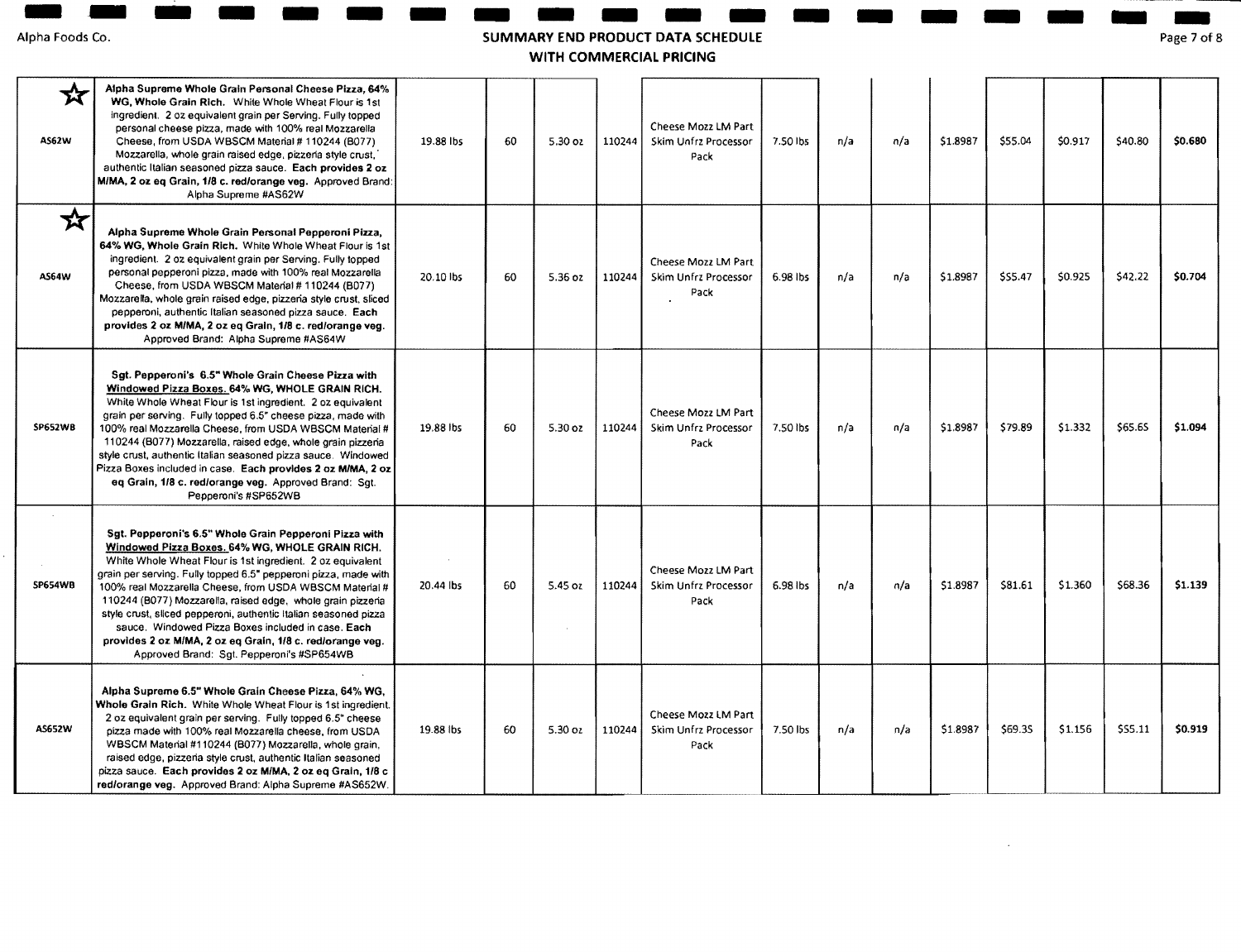| Alpha Foods Co. |  |
|-----------------|--|

#### SUMMARY **- 1988**<br>RY EN<br>VITH C END PRODUCT **ANDRE**<br>RODUK<br>MERC DATA **ANGELIA (NGC)**<br>ATA SCHEDULE<br>PRICING SCHEDULE WITH COMMERCIAL PRICING

| Alpha Foods Co.   |                                                                                                                                                                                                                                                                                                                                                                                                                                                                                                                            |                   |    |           |        | SUMMARY END PRODUCT DATA SCHEDULE<br>WITH COMMERCIAL PRICING                |          |                             |                                             |           |                  |                                                        |         | Page 8 of 8   |
|-------------------|----------------------------------------------------------------------------------------------------------------------------------------------------------------------------------------------------------------------------------------------------------------------------------------------------------------------------------------------------------------------------------------------------------------------------------------------------------------------------------------------------------------------------|-------------------|----|-----------|--------|-----------------------------------------------------------------------------|----------|-----------------------------|---------------------------------------------|-----------|------------------|--------------------------------------------------------|---------|---------------|
| AS6S4W            | Alpha Supreme 6.5" Whole Grain Pepperoni Pizza, 64% WG,<br>Whole Grain Rich. White Whole Wheat Flour is 1st ingredient.<br>2 oz equivalent grain per serving. Fully topped 6.5"pepperoni<br>pizza made with 100% real Mozzarella cheese, from USDA<br>WBSCM Material #110244 (B077) Mozzarella, whole grain,<br>raised edge, pizzeria style crust, sliced pepperoni, authentic<br>Italina seasoned pizza sauce. Each provides 2 oz M/MA, 2 oz<br>eq Grain, 1/8 c red/orange veg. Approved Brand: Alpha<br>Supreme #AS654W. | 20.44 lbs         | 60 | 5.45 02   | 110244 | Cheese Mozz LM Part<br>Skim Unfrz Processor<br>Pack                         | 6.98 lbs | n/a                         | n/a                                         | \$1.8987  | \$69.15          | \$1.153                                                | \$55.90 | \$0.932       |
|                   | <b>NON-WHOLE GRAIN PERSONAL PIZZAS</b>                                                                                                                                                                                                                                                                                                                                                                                                                                                                                     |                   |    |           |        |                                                                             |          |                             |                                             |           |                  |                                                        |         |               |
| AS72              | Alpha Supreme 7" Cheese Pizza. Fully topped 7" cheese<br>pizza, made with 100% real Mozzarella Cheese, from USDA<br>WBSCM Material # 110244 (B077) Mozzarella, raised edge,<br>pizzeria style crust, authentic Italian seasoned pizza sauce.<br>Each provides 2 oz M/MA, 3.75 svg Bread/Bread Alternate, 1/8<br>c. red/orange veg. Approved Brand: Alpha Supreme #AS72                                                                                                                                                     | 21.00 lbs         | 48 | 7.00 oz   | 110244 | Cheese Mozz LM Part<br>Skim Unfrz Processor<br>Pack                         | 6 lbs    | n/a                         | n/a                                         | \$1.8987  | \$57.69          | \$1.202                                                | \$46.30 | <b>SO.96S</b> |
| AS74              | Alpha Supreme 7" Pepperoni Pizza. Fully topped 7"<br>pepperoni pizza, made with 100% real Mozzarella Cheese, from<br>USDA WBSCM Material # 110244 (B077) Mozzarella, raised<br>edge, pizzena style crust, sliced pepperoni, authentic Italian<br>seasoned pizza sauce. Each provides 2 oz M/MA, 3.75 svg<br>Bread/Bread Alternate, 1/8 c. red/orange veg. Approved Brand:<br>Alpha Supreme #AS74                                                                                                                           | 21.75 lbs         | 48 | $7.25$ oz | 110244 | Cheese Mozz LM Part<br>Skim Unfrz Processor<br>Pack                         | 6 lbs    | n/a                         | n/a                                         | \$1.8987  | \$62.52          | \$1.303                                                | \$51.13 | \$1.065       |
| ₩<br>SP728        | Sgt. Pepperoni's 7" Cheese Pizza with Windowed Pizza<br>Boxes. Fully topped 7" cheese pizza, made with 100% real<br>Mozzarella Cheese, from USDA WBSCM Material # 110244<br>(B077) Mozzarella, raised edge, pizzeria style crust, authentic<br>Italian seasoned pizza sauce. Windowed Pizza Boxes included<br>in case. Each provides 2 oz M/MA, 3.75 svg Bread/Bread<br>Alternate, 1/8 c. red/orange veg. Approved Brand: Sgt.<br>Pepperoni's #SP72B                                                                       | 24.50 lbs         | 48 | 7.00 oz   | 110244 | Cheese Mozz LM Part<br>Skim Unfrz Processor<br>Pack                         | 6 lbs    | n/a                         | n/a                                         | \$1.8987  | \$62.72          | \$1.307                                                | \$51.33 | \$1.069       |
| 农<br><b>SP74B</b> | Sgt. Pepperoni's 7" Pepperoni Pizza with Windowed Pizza<br>Boxes. Fully topped 7" pepperoni pizza, made with 100% real<br>Mozzarella Cheese, from USDA WBSCM Material # 110244<br>(B077) Mozzarella, raised edge, pizzeria style crust, sliced<br>pepperoni, authentic Italian seasoned pizza sauce. Windowed<br>Pizza Boxes included in case. Each provides 2 oz M/MA, 3.75<br>svg Bread/Bread Altemate, 1/8 c. red/orange veg. Approved<br>Brand: Sgt. Pepperoni's #SP74B                                                | 25.25 lbs         | 48 | $7.25$ oz | 110244 | Cheese Mozz LM Part<br>Skim Unfrz Processor<br>Pack                         | 6 lbs    | n/a                         | n/a                                         | \$1.8987  | \$67.19          | \$1,400                                                | \$55.80 | 51.163        |
|                   |                                                                                                                                                                                                                                                                                                                                                                                                                                                                                                                            | <b>PROCESSOR:</b> |    |           |        | *If by products are produced, provide value and method credit will be given |          |                             |                                             |           |                  |                                                        |         |               |
|                   |                                                                                                                                                                                                                                                                                                                                                                                                                                                                                                                            |                   |    |           |        |                                                                             |          |                             |                                             |           | <b>APPROVAL:</b> |                                                        |         |               |
|                   | ALPHA FOODS CO.<br><b>Name of Company</b>                                                                                                                                                                                                                                                                                                                                                                                                                                                                                  |                   |    |           |        |                                                                             |          |                             |                                             |           |                  | <b>Caldwell County Schools Child Nutrition Program</b> |         |               |
|                   | Maria Bowen, Vice President                                                                                                                                                                                                                                                                                                                                                                                                                                                                                                |                   |    |           |        |                                                                             |          |                             |                                             |           | Name of Company  |                                                        |         |               |
|                   | Name and Title of Authorized Representative                                                                                                                                                                                                                                                                                                                                                                                                                                                                                | 1/18/2016         |    |           |        |                                                                             |          | <b>Guy Garner, Director</b> | Name and Title of Authorized Representative |           |                  |                                                        |         |               |
|                   | Signature                                                                                                                                                                                                                                                                                                                                                                                                                                                                                                                  | Date Signed       |    |           |        |                                                                             |          |                             |                                             |           |                  |                                                        |         |               |
|                   | By my signature I certify that I have read pages 1-13 and agree with all items in quote Document.                                                                                                                                                                                                                                                                                                                                                                                                                          |                   |    |           |        |                                                                             |          |                             |                                             | Signature |                  | Date Signed                                            |         |               |

mbowen@alphafoodsco.com E-Mail address of Authorized Representative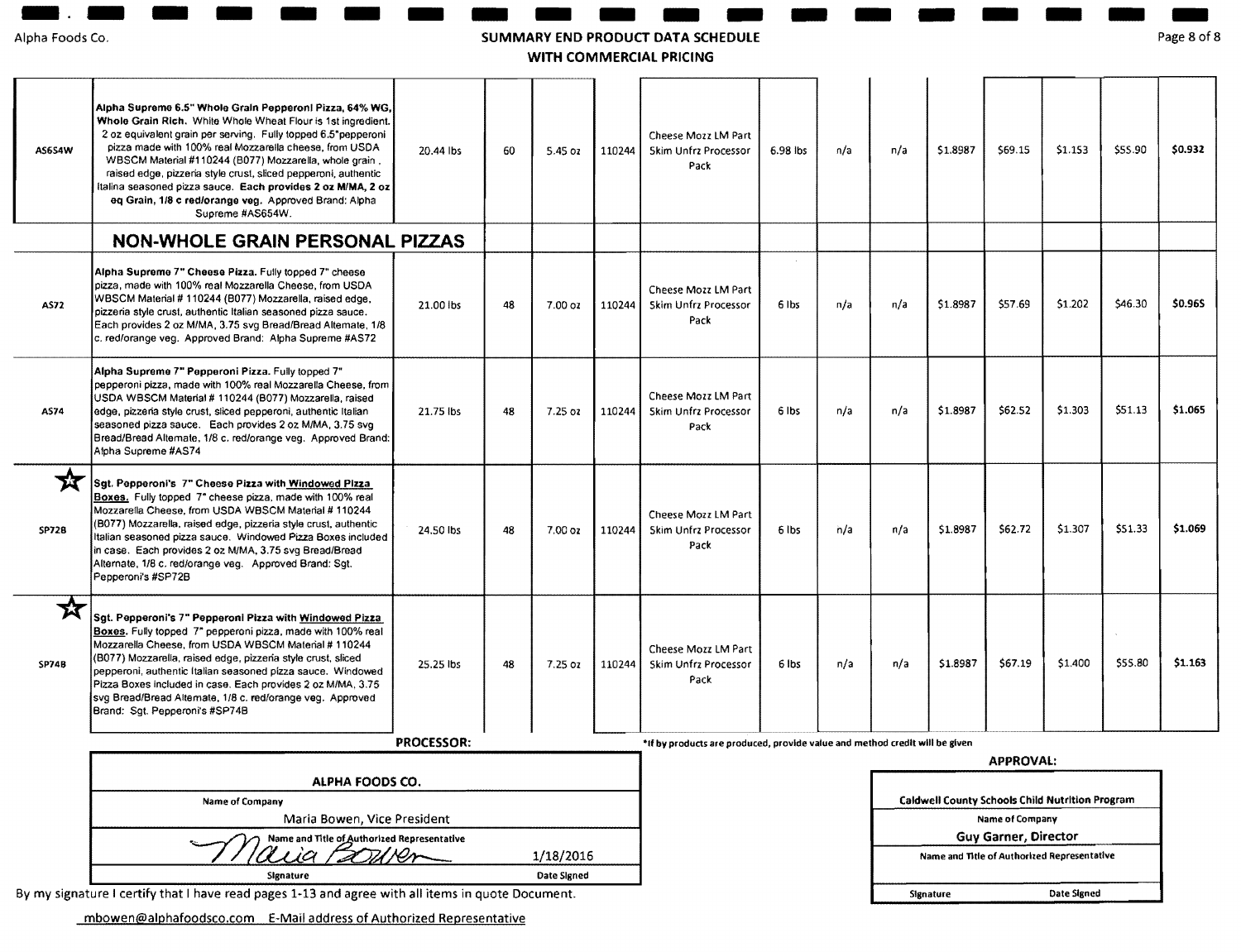| <b>SELLA CITY</b>                         |            |                 |                                         |           | SUMMARY END PRODUCT DATA SCHEDULE                                                                        |                            |           |                      |                        | <b>TARTA ROODS</b>         |                                              |
|-------------------------------------------|------------|-----------------|-----------------------------------------|-----------|----------------------------------------------------------------------------------------------------------|----------------------------|-----------|----------------------|------------------------|----------------------------|----------------------------------------------|
| <b>National Summary</b>                   |            |                 |                                         |           |                                                                                                          |                            |           |                      |                        |                            | VALUE PASS THROUGH SYSTEMS APPROVED:         |
| (EPDS approved by USDA)                   |            |                 |                                         |           | THIS IS AN ORIGINAL SUMMARY SCHEDULE UNLESS CHECKED BELOW:                                               |                            |           |                      |                        | D Direct Sale              |                                              |
| <b>State Summary</b>                      | о          |                 | Reflects Change in Formulation (Italic) |           |                                                                                                          |                            |           |                      | o                      | Refund to Reciplent Agency |                                              |
| (EPDS approved by state agency)           |            |                 | <b>Additional Products Listed</b>       | 濑         |                                                                                                          |                            |           |                      |                        |                            | $\Box$ Net Price Through Distributor (NOI)   |
|                                           |            | Correction      |                                         |           |                                                                                                          |                            |           |                      |                        |                            | $\Box$ Fee for Service (billed by Processor) |
|                                           |            |                 |                                         |           |                                                                                                          |                            |           |                      |                        |                            | Fee for Service (billed L. Distributer)      |
|                                           |            |                 |                                         |           | Information Certified as Accurate from Approved EPDS (requires signature from agency that approved EPDS) |                            |           |                      |                        |                            | <b>Certified by State Agency</b>             |
| <b>End Product Code &amp; Description</b> | Net Weight | <b>Servings</b> | Net Weight                              | WBSCM     | <b>WBSCM Description</b>                                                                                 | DF Inventory   By Products |           | Value per            | Value of DF            | <b>Effective Date</b>      | <b>State Agency</b>                          |
|                                           | Per Case   | Per Case        | per Serving                             | Item Code |                                                                                                          | Drawdown per               | Produced* | pound of DF.         | per                    |                            | Acceptance                                   |
|                                           |            |                 | (02)                                    |           |                                                                                                          | case                       |           | (contract)<br>value) | case<br>$(F \times H)$ |                            | <b>/Approval</b>                             |
|                                           |            |                 |                                         |           |                                                                                                          |                            |           |                      |                        |                            | Check for quick                              |

**ROAD** 

п

 $\Box$ 

|                 |                                                                                                                                                                                                                               |       |                |      |        |                                                    |       |           | value)   | $(F \times H)$ |   | $\Box$                      |
|-----------------|-------------------------------------------------------------------------------------------------------------------------------------------------------------------------------------------------------------------------------|-------|----------------|------|--------|----------------------------------------------------|-------|-----------|----------|----------------|---|-----------------------------|
|                 |                                                                                                                                                                                                                               |       |                |      |        |                                                    |       |           |          |                |   | Check for quick<br>approval |
|                 | $\mathbf{A}$                                                                                                                                                                                                                  | B     | $\overline{c}$ | D    |        | Е                                                  | F.    | G         | н        | $\mathbf{1}$   | J | к                           |
|                 | PACKAGE AND THE RESERVE OF THE RESERVE OF THE RESERVE OF THE RESERVE OF THE RESERVE OF THE RESERVE OF THE RESERVE OF THE RESERVE OF THE RESERVE OF THE RESERVE OF THE RESERVE OF THE RESERVE OF THE RESERVE OF THE RESERVE OF |       |                |      |        |                                                    |       |           |          |                |   |                             |
| 200124-<br>0853 | Part Skim Mozzarella, 8/5 lb Diced                                                                                                                                                                                            | 40.00 | 8              | 5.00 | 110244 | CHEESE MOZ LM PT SKM<br><b>UNFZ PROC PK(41125)</b> | 40.00 | No.       | \$1.8987 | \$75.95        |   |                             |
| 200125-<br>0853 | Part Skim Mozzarella, 8/6 lb Diced                                                                                                                                                                                            | 48.00 | 8              | 6.00 | 110244 | CHEESE MOZ LM PT SKM<br><b>UNFZ PROC PK(41125)</b> | 48.00 | No        | \$1.8987 | \$91.14        |   |                             |
| 1501            | Alpha Gold 16" Cheese Pizza Kit                                                                                                                                                                                               | 36.72 | 96             | 6.12 | 110244 | CHEESE MOZ LM PT SKM<br>UNFZ PROC PK(41125)        | 12.00 | <b>No</b> | \$1.8987 | \$22.78        |   |                             |
| 1751            | Alpha Gold 16" Cheese Pizza Kit                                                                                                                                                                                               | 34,72 | 96             | 5.79 | 110244 | CHEESE MOZ LM PT SKM<br>UNFZ PROC PK(41125)        | 10.00 | <b>No</b> | \$1.8987 | \$18.99        |   |                             |
| 2001            | Alpha Gold 16" Pepperoni Pizza Kit                                                                                                                                                                                            | 37.22 | 96             | 6.20 | 110244 | CHEESE MOZ LM PT SKM<br>UNFZ PROC PK(41125)        | 10.00 | No        | \$1,8987 | \$18.99        |   |                             |
| 2251            | Alpha Gold 16" Sausage Pizza Kit                                                                                                                                                                                              | 39.72 | 96             | 6.62 | 110244 | CHEESE MOZ LM PT SKM<br>UNFZ PROC PK(41125)        | 10.00 | No.       | \$1,8987 | \$18,99        |   |                             |
| 2301            | Alpha Gold 16" Beef Pizza Kit                                                                                                                                                                                                 | 39.72 | 96             | 6.62 | 110244 | CHEESE MOZ LM PT SKM<br>UNFZ PROC PK(41125)        | 10.00 | No        | \$1,8987 | \$18.99        |   |                             |
| 2451            | Alpha Gold 16" Cheese Pizza Kit Thin<br>16oz Crust                                                                                                                                                                            | 30.72 | 96             | 5.15 | 110244 | CHEESE MOZ LM PT SKM<br><b>UNFZ PROC PK(41125)</b> | 12.00 | No.       | \$1,8987 | \$22.78        |   |                             |
| 2751            | Alpha Gold 16" Pepperoni Kit Thin<br>20oz Crust                                                                                                                                                                               | 34.22 | 96             | 5.70 | 110244 | CHEESE MOZ LM PT SKM<br>UNFZ PROC PK(41125)        | 10.00 | No.       | \$1,8987 | \$18.99        |   |                             |
| 2851            | Alpha Gold 16" Pepperoni Kit Thin<br>16oz Crust                                                                                                                                                                               | 31.22 | 96             | 5.20 | 110244 | CHEESE MOZ LM PT SKM<br>UNFZ PROC PK(41125)        | 10.00 | <b>No</b> | \$1.8987 | \$18.99        |   |                             |
| 2891            | Alpha Gold 16" Thin Sausage<br>Pizza Pack Kit, 16oz Thin Crust, 12 ct                                                                                                                                                         | 33.72 | 96             | 5.62 | 110244 | CHEESE MOZ LM PT SKM<br>UNFZ PROC PK(41125)        | 10.00 | <b>No</b> | \$1.8987 | \$18.99        |   |                             |
| 2951            | Alpha Gold 16" Cheese Cracker Crust<br>Pizza Pack Kit 10 oz Crust, 12 ct                                                                                                                                                      | 26.22 | 96             | 4.37 | 110244 | CHEESE MOZ LM PT SKM<br>UNFZ PROC PK(41125)        | 12.00 | No        | \$1.8987 | \$22.78        |   |                             |
| 2981            | Alpha Gold 16" Pepperoni Cracker Crust<br>Pizza Pack Kit 10 oz Crust, 12 ct                                                                                                                                                   | 26.72 | 96             | 4.45 | 110244 | CHEESE MOZ LM PT SKM<br>UNFZ PROC PK(41125)        | 10.00 | No.       | \$1.8987 | \$18.99        |   |                             |
| 2991            | Alpha Gold 16" Sausage Cracker Crust<br>Pizza Pack Kit 10 oz Crust, 12 ct                                                                                                                                                     | 29.22 | 96             | 4.87 | 110244 | CHEESE MOZ LM PT SKM<br>UNFZ PROC PK(41125)        | 10.00 | No        | \$1.8987 | \$18.99        |   |                             |
| 3011            | Alpha Gold 7" Cheese Pizza Kit                                                                                                                                                                                                | 36.72 | 80             | 7.34 | 110244 | CHEESE MOZ LM PT SKM<br><b>UNFZ PROC PK(41125)</b> | 10.00 | <b>No</b> | \$1.8987 | \$18.99        |   |                             |
| 3031            | Alpha Gold 7" Pepperoni Pizza Kit                                                                                                                                                                                             | 39.22 | 80             | 7.84 | 110244 | CHEESE MOZ LM PT SKM<br>UNFZ PROC PK(41125)        | 10.00 | No        | \$1.8987 | \$18.99        |   |                             |
| 3041            | Alpha Gold 7" Sausage Pizza Kit                                                                                                                                                                                               | 41.72 | 80             | 8.34 | 110244 | CHEESE MOZ LM PT SKM<br>UNFZ PROC PK(41125)        | 10.00 | No        | \$1,8987 | \$18.99        |   |                             |
| 4251            | Alpha Gold 16" Breakfast Sausage Pizza Kit                                                                                                                                                                                    | 34.50 | 96             | 5.75 | 110244 | CHEESE MOZ LM PT SKM<br>UNFZ PROC PK(41125)        | 10.00 | No.       | \$1.8987 | \$18.99        |   |                             |
| 13011           | Alpha Gold 12" Cheese Pizza Kit                                                                                                                                                                                               | 34.97 | 120            | 4.66 | 110244 | CHEESE MOZ LM PT SKM<br><b>UNFZ PROC PK(41125)</b> | 12.00 | No        | \$1,8987 | \$22.78        |   |                             |
| 1501-WG         | Alpha Gold 16" Cheese Pizza Kit<br>with Whole Grain Crust                                                                                                                                                                     | 36.72 | 96             | 6.12 | 110244 | CHEESE MOZ LM PT SKM<br><b>UNFZ PROC PK(41125)</b> | 12.00 | No        | \$1,8987 | \$22.78        |   |                             |
| 2001-WG         | Alpha Gold 16" Pepperoni Pizza Kit<br>with Whole Grain Crust                                                                                                                                                                  | 37.22 | 96             | 6.20 | 110244 | CHEESE MOZ LM PT SKM<br>UNFZ PROC PK(41125)        | 10.00 | <b>No</b> | \$1,8987 | \$18.99        |   |                             |
| 2251-WG         | Alpha Gold 16" Sausage Pizza Kit<br>with Whole Grain Crust                                                                                                                                                                    | 39.72 | 96             | 6.62 | 110244 | CHEESE MOZ LM PT SKM<br>UNFZ PROC PK(41125)        | 10.00 | No        | \$1.8987 | \$18.99        |   |                             |
| 2301-WG         | Alpha Gold 16" Beef Pizza Kit<br>with Whole Grain Crust                                                                                                                                                                       | 39.72 | 96             | 6.62 | 110244 | CHEESE MOZ LM PT SKM<br>UNFZ PROC PK(41125)        | 10.00 | No        | \$1.8987 | \$18.99        |   |                             |

 $\sim$  $\overline{ }$ 

 $\mathcal{L}$ 

 $\ddot{\tau}$ 

 $\frac{1}{2}$ 

 $\ddot{\phantom{a}}$ 

 $\mathcal{A}^{\pm}$  $\mathcal{V}_{\mathrm{c}}$  .  $\sim$ 

 $\frac{1}{3}$  .  $\sim$  $\hat{\mathcal{L}}$ 

 $\ddot{\phantom{a}}$  $\overline{a}$ 

 $\cdot$ 

 $\blacksquare$ 

 $\mathcal{L}$ 

 $\frac{1}{2}$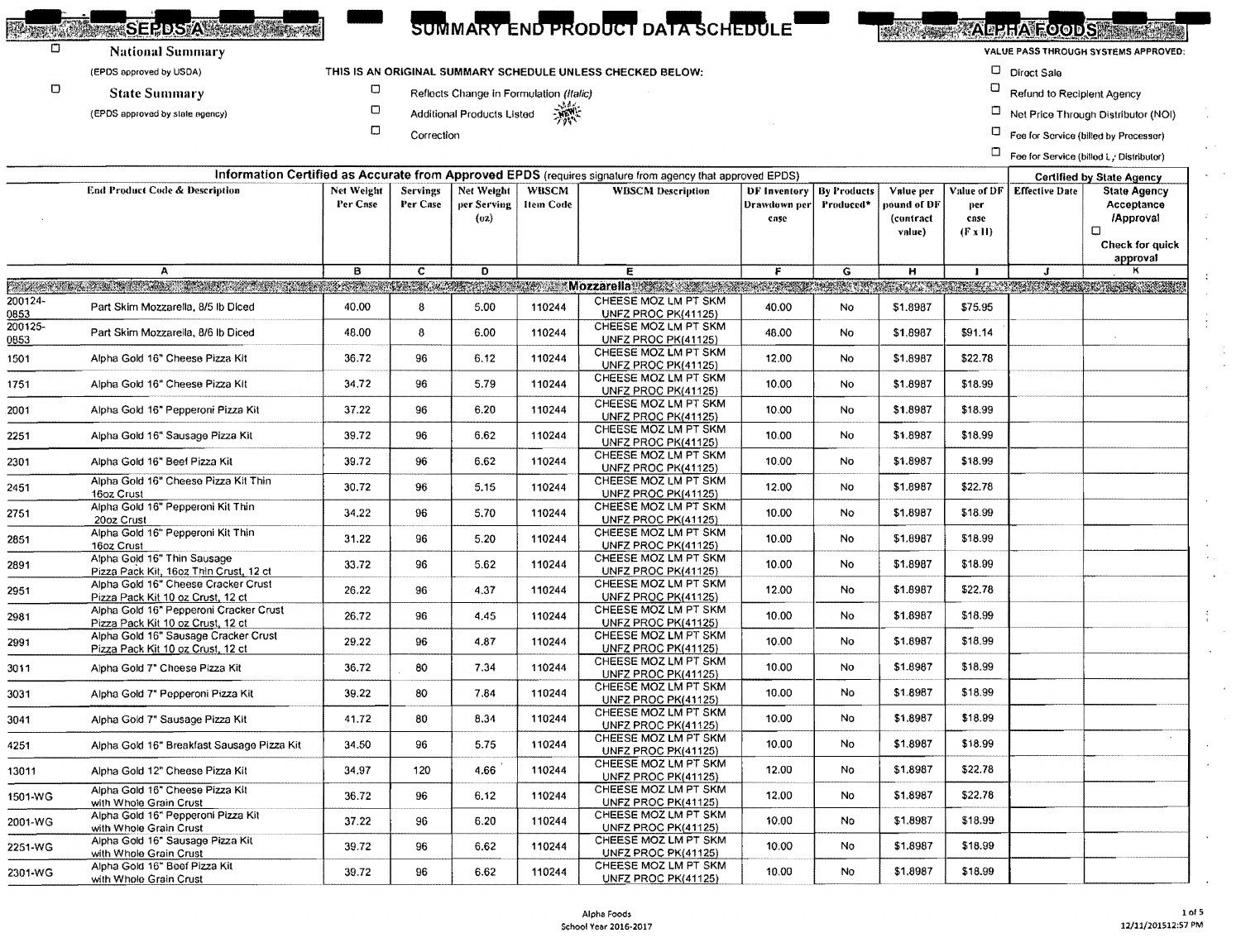|           |                                                                            |          |          |                     |                 |                                                    | <b>DF Inventory   By Products</b> |           | Value per                          | Value of DF                   |   | <b>State Agency</b>                             |
|-----------|----------------------------------------------------------------------------|----------|----------|---------------------|-----------------|----------------------------------------------------|-----------------------------------|-----------|------------------------------------|-------------------------------|---|-------------------------------------------------|
|           |                                                                            | Per Case | Per Case | per Serving<br>(02) | <b>Hem Code</b> |                                                    | Drawdown per <br>case             | Produced* | pound of DF<br>(contract<br>value) | per<br>case<br>$(F \times H)$ |   | Acceptance<br>/Approval<br>α<br>Check for guick |
|           | A                                                                          | в        | C.       | D                   |                 | Е                                                  | F                                 | G         | н                                  | $\mathbf{I}$                  | J | approval                                        |
|           | Alpha Gold 16" Thin Whole Grain Cheese Pizza                               |          |          |                     |                 | CHEESE MOZ LM PT SKM                               |                                   |           |                                    |                               |   |                                                 |
| 2451-WG   | Kit                                                                        | 33.34    | 96       | 5.56                | 110244          | UNFZ PROC PK(41125)                                | 12.00                             | No.       | \$1.8987                           | \$22.78                       |   |                                                 |
| 2851-WG   | Alpha Gold 16" Thin Whole Grain Peppereni<br>Pizza Kit                     | 33.84    | 96       | 5.64                | 110244          | CHEESE MOZ LM PT SKM<br>UNFZ PROC PK(41125)        | 10,00                             | No        | \$1.8987                           | \$18.99                       |   |                                                 |
| 2891-WG   | Alpha Gold 16" Thin Whole Grain Sausage                                    | 36.34    | 96       | 6.06                | 110244          | CHEESE MOZ LM PT SKM                               | 10.00                             | No.       | \$1.8987                           | \$18.99                       |   |                                                 |
|           | Pizza Kit<br>Alpha Gold 7" Cheese Pizza Kit                                |          |          |                     |                 | UNFZ PROC PK(41125)<br>CHEESE MOZ LM PT SKM        |                                   |           |                                    |                               |   |                                                 |
| 3011-WG   | with Whole Grain Crust                                                     | 36.72    | 80       | 7.34                | 110244          | UNFZ PROC PK(41125)                                | 10.00                             | No        | \$1,8987                           | \$18.99                       |   |                                                 |
| 3031-WG   | Alpha Gold 7" Pepperoni Pizza Kit<br>with Whole Grain Crust                | 39.22    | 80       | 7.84                | 110244          | CHEESE MOZ LM PT SKM                               | 10.00                             | No.       | \$1.8987                           | \$18.99                       |   |                                                 |
|           | Alpha Gold 7" Sausage Pizza Kit                                            |          |          |                     |                 | UNFZ PROC PK(41125)<br>CHEESE MOZ LM PT SKM        |                                   |           |                                    |                               |   |                                                 |
| 3041-WG   | with Whole Grain Crust                                                     | 41.72    | 80       | 8.34                | 110244          | UNFZ PROC PK(41125)                                | 10.00                             | No        | \$1.8987                           | \$18.99                       |   |                                                 |
| 4251-WG   | Alpha Gold 16" Breakfast Sausage Pizza Kit<br>w/Whole Grain Crust          | 34.50    | 96       | 5.75                | 110244          | CHEESE MOZ LM PT SKM<br>UNFZ PROC PK(41125)        | 10.00                             | No        | \$1,8987                           | \$18.99                       |   |                                                 |
| 5501-WG   | Alpha Gold 16" Alfredo Pizza Kit with 16"/24oz                             | 31.26    | 96       | 5.21                | 110244          | CHEESE MOZ LM PT SKM                               | 12.00                             | No        | \$1.8987                           | \$22.78                       |   |                                                 |
|           | Whole Grain Crust<br>Alpha Gold 16" Thin Whole Grain Alfredo               |          |          |                     |                 | UNFZ PROC PK(41125)<br>CHEESE MOZ LM PT SKM        |                                   |           |                                    |                               |   |                                                 |
| 5551WG    | Cheese Pizza Kit                                                           | 27.88    | 96       | 4.65                | 110244          | UNFZ PROC PK(41125)                                | 12.00                             | No        | \$1.8987                           | \$22.78                       |   |                                                 |
| 12162WG   | Alpha Gold 12"x16" Whole Grain Flatbread<br>Cheese Pizza Kit               | 30.72    | 96       | 5.12                | 110244          | CHEESE MOZ LM PT SKM<br><b>UNFZ PROC PK(41125)</b> | 12.00                             | <b>No</b> | \$1.8987                           | \$22.78                       |   |                                                 |
| 12164WG   | Alpha Gold 12"x16" Whole Grain Flatbread                                   | 33.84    | 96       | 5.64                | 110244          | CHEESE MOZ LM PT SKM                               | 10.00                             | No        | \$1,8987                           | \$18.99                       |   |                                                 |
|           | Pepperoni Pizza Kit                                                        |          |          |                     |                 | UNFZ PROC PK(41125)<br>CHEESE MOZ LM PT SKM        |                                   |           |                                    |                               |   |                                                 |
| AG162R    | Alpha Gold 16" Fresh Dough Cheese Pizza                                    | 28.13    | 72       | 6.25                | 110244          | UNFZ PROC PK(41125)                                | 9.00                              | No        | \$1.8987                           | \$17.09                       |   |                                                 |
| AG164R    | Alpha Gold 16" Fresh Dough Pepperoni Pizza                                 | 28.41    | 72       | 6.31                | 110244          | CHEESE MOZ LM PT SKM                               | 7.88                              | No        | \$1.8987                           | \$14.96                       |   |                                                 |
|           |                                                                            |          |          |                     |                 | UNFZ PROC PK(41125)<br>CHEESE MOZ LM PT SKM        |                                   |           |                                    |                               |   |                                                 |
| AG166R    | Alpha Gold 16" Fresh Dough Sausage Pizza                                   | 29.25    | 72       | 6.50                | 110244          | UNFZ PROC PK(41125)                                | 7.31                              | <b>No</b> | \$1.8987                           | \$13.88                       |   |                                                 |
| AS12162   | Alpha Supremo 12"x16" Cheese Pizza                                         | 28.13    | 72       | 6.25                | 110244          | CHEESE MOZ LM PT SKM<br>UNFZ PROC PK(41125)        | 9.00                              | No        | \$1.8987                           | \$17.09                       |   |                                                 |
| AS12162W  | Alpha Supreme 12"x16" Cheese Pizza                                         | 28.13    | 72       | 6.25                | 110244          | CHEESE MOZ LM PT SKM                               | 9.00                              | <b>No</b> | \$1.8987                           | \$17.09                       |   |                                                 |
|           | with Whole Grain Crust<br>Alpha Supreme 12"x16" Whole Grain Flatbread      |          |          |                     |                 | UNFZ PROC PK(41125)<br>CHEESE MOZ LM PT SKM        |                                   |           |                                    |                               |   |                                                 |
| AS12162WT | Cheese Pizza                                                               | 25.03    | 72       | 5.56                | 110244          | UNFZ PROC PK(41125)                                | 9.00                              | <b>No</b> | \$1.8987                           | \$17.09                       |   |                                                 |
| AS12164   | Alpha Supreme 12"x16" Pepperoni Pizza                                      | 28.41    | 72       | 6.31                | 110244          | CHEESE MOZ LM PT SKM<br>UNFZ PROC PK(41125)        | 7.88                              | No.       | \$1.8987                           | \$14.96                       |   |                                                 |
|           | Alpha Supreme 12"x16" Pepperoni Pizza                                      | 28.41    | 72       | 6,31                | 110244          | CHEESE MOZ LM PT SKM                               | 7.88                              | <b>No</b> | \$1.8987                           | \$14.96                       |   |                                                 |
| AS12164W  | with Whole Grain Crust                                                     |          |          |                     |                 | UNFZ PROC PK(41125)                                |                                   |           |                                    |                               |   |                                                 |
| AS12164WT | Alpha Supreme 12"x16" Whole Grain Flatbread<br>Pepperoni Pizza             | 25.51    | 72       | 5.67                | 110244          | CHEESE MOZ LM PT SKM<br>UNFZ PROC PK(41125)        | 7.88                              | No        | \$1.8987                           | \$14.96                       |   |                                                 |
| AS12166   | Alpha Supreme 12"x16" Sausage Pizza                                        | 29.25    | 72       | 6.50                | 110244          | CHEESE MOZ LM PT SKM                               | 7,31                              | No        | \$1.8987                           | \$13.88                       |   |                                                 |
|           | Alpha Supreme 12"x16" Sausage Pizza                                        |          |          |                     |                 | <b>UNFZ PROC PK(41125)</b><br>CHEESE MOZ LM PT SKM |                                   |           |                                    |                               |   |                                                 |
| AS12166W  | with Whole Grain Crust                                                     | 29.25    | 72       | 6.50                | 110244          | <b>UNFZ PROC PK(41125)</b>                         | 7.31                              | No        | \$1.8987                           | \$13.88                       |   |                                                 |
| AS12166WT | Alpha Supreme 12"x16" Whole Grain Flatbread<br>Sausage Pizza               | 26.16    | 72       | 5.81                | 110244          | CHEESE MOZ LM PT SKM<br>UNFZ PROC PK(41125)        | 7.31                              | No        | \$1.8987                           | \$13.88                       |   |                                                 |
| AS162     | Alpha Supreme 16" Cheese Pizza                                             | 28.13    | 72       | 6.25                | 110244          | CHEESE MOZ LM PT SKM                               | 9.00                              | No.       | \$1.8987                           | \$17.09                       |   |                                                 |
|           |                                                                            |          |          |                     |                 | UNFZ PROC PK(41125)<br>CHEESE MOZ LM PT SKM        |                                   |           |                                    |                               |   |                                                 |
| AS162-10  | Alpha Supreme 16" Cheese Pizza                                             | 30.38    | 90       | 5.40                | 110244          | UNFZ PROC PK(41125)                                | 11.25                             | No        | \$1.8987                           | \$21.36                       |   |                                                 |
| AS1628WT  | Alpha Supreme 16" Thin Whole Grain Veggie<br>Supreme Pizza                 | 26.83    | 72       | 5.96                | 110244          | CHEESE MOZ LM PT SKM<br>UNFZ PROC PK(41125)        | 9.00                              | No        | \$1.8987                           | \$17.09                       |   |                                                 |
|           | Alpha Supreme 16" Cheese Pizza                                             | 20.81    | 72       | 4.63                | 110244          | CHEESE MOZ LM PT SKM                               | 9.00                              | No        | \$1.8987                           | \$17.09                       |   |                                                 |
| AS162C    | Cracker Crust                                                              |          |          |                     |                 | UNFZ PROC PK(41125)                                |                                   |           |                                    |                               |   |                                                 |
| AS162T    | Alpha Supreme 16" Thin Cheese Pizza                                        | 23.63    | 72       | 5.25                | 110244          | CHEESE MOZ LM PT SKM<br>UNFZ PROC PK(41125)        | 9.00                              | No.       | \$1.8987                           | \$17.09                       |   |                                                 |
| AS162W    | Alpha Supreme 16" Whole Grain Cheese Pizza<br>(24 oz Pizzeria Style Crust) | 28.13    | 72       | 6.25                | 110244          | CHEESE MOZ LM PT SKM<br>UNFZ PROC PK(41125)        | 9.00                              | No        | \$1.8987                           | \$17.09                       |   |                                                 |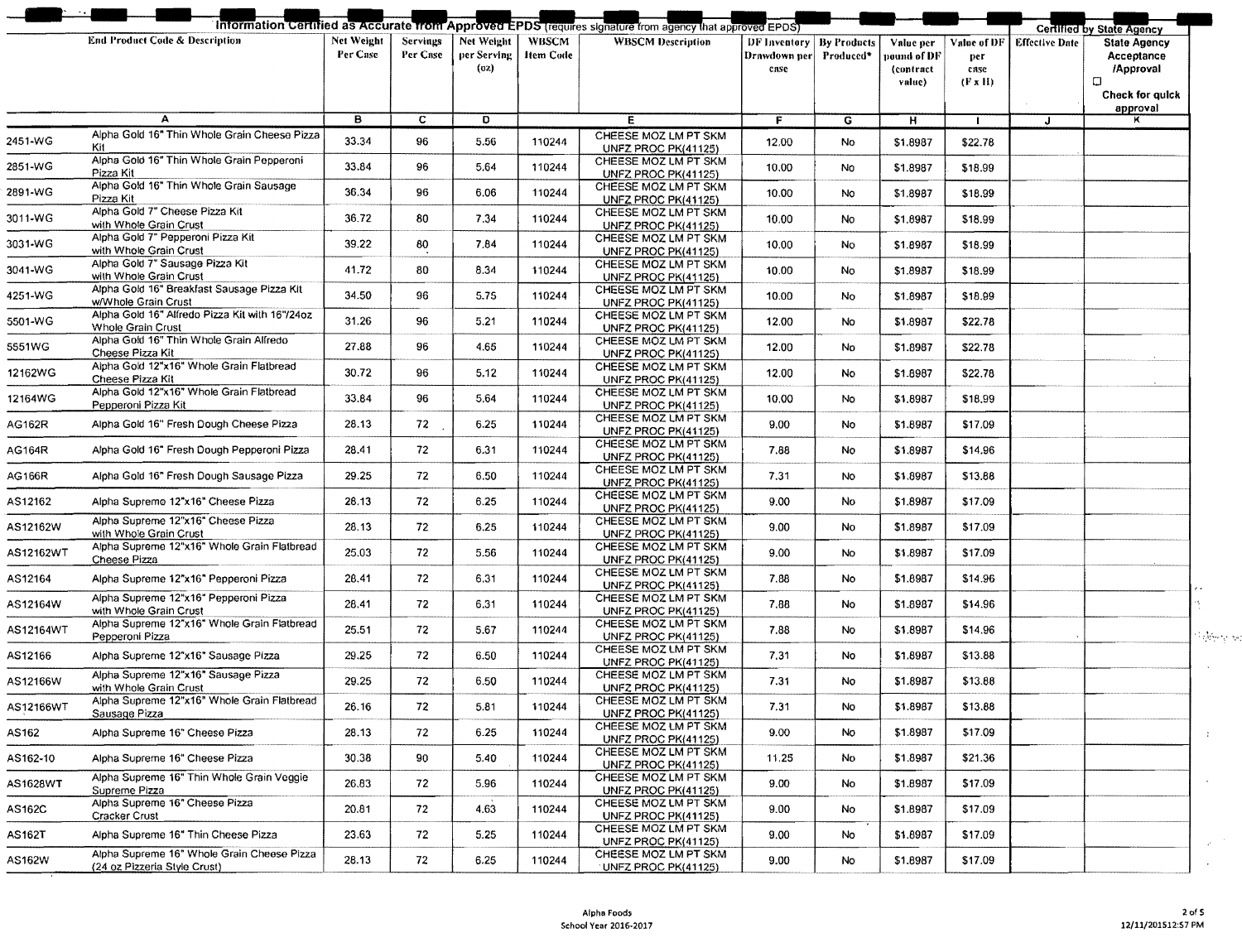|                |                                                                               |                        |                             |                                   |                                  | Information Certified as Accurate from Approved EPDS (requires signature from agency that approved EPDS) |                                                           |                |                                                 |                                              |                       | <b>Certified by State Agency</b>                                                   |
|----------------|-------------------------------------------------------------------------------|------------------------|-----------------------------|-----------------------------------|----------------------------------|----------------------------------------------------------------------------------------------------------|-----------------------------------------------------------|----------------|-------------------------------------------------|----------------------------------------------|-----------------------|------------------------------------------------------------------------------------|
|                | <b>End Product Code &amp; Description</b>                                     | Net Weight<br>Per Case | <b>Servings</b><br>Per Case | Net Weight<br>per Serving<br>(oz) | <b>WBSCM</b><br><b>Item Code</b> | <b>WBSCM Description</b>                                                                                 | <b>DF Inventory   By Products</b><br>Drawdown per<br>case | Produced*      | Value per<br>pound of DF<br>(contract<br>value) | Value of DF<br>рег<br>case<br>$(F \times H)$ | <b>Effective Date</b> | <b>State Agency</b><br>Acceptance<br>/Approval<br>o<br>Check for quick<br>approval |
|                | A                                                                             | в                      | $\mathbf{c}$                | D                                 |                                  | Е                                                                                                        | F                                                         | $\overline{G}$ | H                                               | $\mathbf{I}$                                 | $\mathbf{J}$          | ĸ                                                                                  |
| 4S162W-10      | Alpha Supreme 16" Whole Grain Cheese Pizza<br>(10 serving pizza)              | 30.38                  | 90                          | 5.40                              | 110244                           | CHEESE MOZ LM PT SKM<br>UNFZ PROC PK(41125)                                                              | 11.25                                                     | No.            | \$1.8987                                        | \$21.36                                      |                       |                                                                                    |
| 4S162WT        | Alpha Supreme 16" Whole Grain Cheese Pizza                                    | 25.03                  | 72                          | 5.56                              | 110244                           | CHEESE MOZ LM PT SKM<br>UNFZ PROC PK(41125)                                                              | 9.00                                                      | No             | \$1.8987                                        | \$17.09                                      |                       |                                                                                    |
| <b>AS164</b>   | Alpha Supreme 16" Pepperoni Pizza                                             | 28.41                  | 72                          | 6.31                              | 110244                           | CHEESE MOZ LM PT SKM<br>UNFZ PROC PK(41125)                                                              | 7.88                                                      | No.            | \$1.8987                                        | \$14.96                                      |                       |                                                                                    |
| 4S164-10       | Alpha Supreme 16" Pepperoni Pizza                                             | 30.85                  | 90                          | 5.49                              | 110244                           | CHEESE MOZ LM PT SKM<br><b>UNFZ PROC PK(41125)</b>                                                       | 10.13                                                     | No             | \$1,8987                                        | \$19.23                                      |                       |                                                                                    |
| 4S164C         | Alpha Supreme 16" Pepperoni Pizza<br>Cracker Crust                            | 21.09                  | 72                          | 4.69                              | 110244                           | CHEESE MOZ LM PT SKM<br><b>UNFZ PROC PK(41125)</b>                                                       | 7.88                                                      | No             | \$1.8987                                        | \$14.96                                      |                       |                                                                                    |
| 4S 164T        | Alpha Supreme 16" Thin Pepperoni Pizza                                        | 23.91                  | 72                          | 5.31                              | 110244                           | CHEESE MOZ LM PT SKM<br>UNFZ PROC PK(41125)                                                              | 7.88                                                      | No             | \$1.8987                                        | \$14.96                                      |                       |                                                                                    |
| AS164W         | Alpha Supreme 16" Whole Grain Pepperoni<br>Pizza (24 oz Pizzeria Style Crust) | 28.41                  | 72                          | 6.31                              | 110244                           | CHEESE MOZ LM PT SKM<br>UNFZ PROC PK(41125)                                                              | 7.88                                                      | No             | \$1.8987                                        | \$14.96                                      |                       |                                                                                    |
| 4S164W-10      | Alpha Supreme 16" Whole Grain Pepperoni<br>Pizza (10 serving pizza)           | 30.85                  | 90                          | 5.49                              | 110244                           | CHEESE MOZ LM PT SKM<br>UNFZ PROC PK(41125)                                                              | 10.13                                                     | No.            | \$1.8987                                        | \$19.23                                      |                       |                                                                                    |
| 4S164WT        | Alpha Supreme 16" Whole Grain Pepperoni<br>Pizza                              | 25.51                  | 72                          | 5.67                              | 110244                           | CHEESE MOZ LM PT SKM<br><b>UNFZ PROC PK(41125)</b>                                                       | 7.88                                                      | No             | \$1.8987                                        | \$14.96                                      |                       |                                                                                    |
| 4S166.         | Alpha Supreme 16" Sausage Pizza                                               | 29.25                  | 72                          | 6.50                              | 110244                           | CHEESE MOZ LM PT SKM<br>UNFZ PROC PK(41125)                                                              | 7.31                                                      | No             | \$1.8987                                        | \$13.88                                      |                       |                                                                                    |
| 4S1668WT       | Alpha Supreme 16" Thin Whole Grain Super<br>Supreme Pizza                     | 27.28                  | 72                          | 6.06                              | 110244                           | CHEESE MOZ LM PT SKM<br><b>UNFZ PROC PK(41125)</b>                                                       | 9.00                                                      | No             | \$1.8987                                        | \$17.09                                      |                       |                                                                                    |
| 4S166C         | Alpha Supreme 16" Sausage Pizza<br><b>Cracker Crust</b>                       | 21.94                  | 72                          | 4.88                              | 110244                           | CHEESE MOZ LM PT SKM<br>UNFZ PROC PK(41125)                                                              | 7.31                                                      | No.            | \$1.8987                                        | \$13.88                                      |                       |                                                                                    |
| 4S166T         | Alpha Supreme 16" Thin Sausage Pizza                                          | 24.75                  | 72                          | 5.50                              | 110244                           | CHEESE MOZ LM PT SKM<br><b>UNFZ PROC PK(41125)</b>                                                       | 7.31                                                      | No             | \$1.8987                                        | \$13.88                                      |                       |                                                                                    |
| AS166W         | Alpha Supreme 16" Whole Grain Sausage Pizza<br>(24 oz Pizzería Style Crust)   | 29.25                  | 72                          | 6.50                              | 110244                           | CHEESE MOZ LM PT SKM<br><b>UNFZ PROC PK(41125)</b>                                                       | 7.31                                                      | No.            | \$1,8987                                        | \$13.88                                      |                       | $\sim$                                                                             |
| <b>AS166WT</b> | Alpha Supreme 16" Whole Grain Sausage Pizza                                   | 26.16                  | 72                          | 5.81                              | 110244                           | CHEESE MOZ LM PT SKM<br><b>UNFZ PROC PK(41125)</b>                                                       | 7.31                                                      | No             | \$1,8987                                        | \$13.88                                      |                       |                                                                                    |
| <b>AS62W</b>   | Alpha Supreme Whole Grain Personal Cheese<br>Pizza                            | 19.88                  | 60                          | 5.30                              | 110244                           | CHEESE MOZ LM PT SKM<br>UNFZ PROC PK(41125)                                                              | 7.50                                                      | No             | \$1.8987                                        | \$14.24                                      |                       |                                                                                    |
| 4S64W          | Alpha Supreme Whole Grain Personal<br>Pepperoni Pizza                         | 20.10                  | 60                          | 5.36                              | 110244                           | CHEESE MOZ LM PT SKM<br>UNFZ PROC PK(41125)                                                              | 6.98                                                      | No             | \$1.8987                                        | \$13.25                                      |                       |                                                                                    |
| 4S652W         | Alpha Supreme 6.5" Whole Grain Cheese Pizza                                   | 19.88                  | 60                          | 5.30                              | 110244                           | CHEESE MOZ LM PT SKM<br>UNFZ PROC PK(41125)                                                              | 7.50                                                      | No.            | \$1.8987                                        | \$14.24                                      |                       |                                                                                    |
| 4S654W         | Alpha Supreme 6.5" Whole Grain Pepperoni<br>Pizza                             | 20.44                  | 60                          | 5.45                              | 110244                           | CHEESE MOZ LM PT SKM<br>UNFZ PROC PK(41125)                                                              | 6.98                                                      | No.            | \$1.8987                                        | \$13.25                                      |                       | $\sim$<br>n.                                                                       |
| 4S656W         | Alpha Supreme 6.5" Whole Grain Sausage<br>Pizza                               | 20.66                  | 60                          | 5.51                              | 110244                           | CHEESE MOZ LM PT SKM<br>UNFZ PROC PK(41125)                                                              | 6.98                                                      | No             | \$1.8987                                        | \$13.25                                      |                       |                                                                                    |
| 4S72.          | Alpha Supreme 7" Cheese Pizza                                                 | 21.00                  | 48                          | 7.00                              | 110244                           | CHEESE MOZ LM PT SKM<br><b>UNFZ PROC PK(41125)</b>                                                       | 6.00                                                      | No.            | \$1,8987                                        | \$11.39                                      |                       | $\alpha$ and $\alpha$ and $\alpha$ and                                             |
| <b>AS72W</b>   | Alpha Supreme 7" Whole Grain Cheese Pizza                                     | 21.00                  | 48                          | 7.00                              | 110244                           | CHEESE MOZ LM PT SKM<br>UNFZ PROC PK(41125)                                                              | 6.00                                                      | No             | \$1.8987                                        | \$11.39                                      |                       |                                                                                    |
| 4S74           | Alpha Supreme 7" Pepperoni Pizza                                              | 21.75                  | 48                          | 7.25                              | 110244                           | CHEESE MOZ LM PT SKM<br>UNFZ PROC PK(41125)                                                              | 6.00                                                      | No             | \$1,8987                                        | \$11.39                                      |                       |                                                                                    |
| 4S74W          | Alpha Supreme 7" Whole Grain Pepperoni<br>Pizza                               | 21.75                  | 48                          | 7.25                              | 110244                           | CHEESE MOZ LM PT SKM<br>UNFZ PROC PK(41125)                                                              | 6.00                                                      | No             | \$1.8987                                        | \$11.39                                      |                       |                                                                                    |
| 4S76.          | Alpha Supreme 7" Sausage Pizza                                                | 24.00                  | 48                          | 8.00                              | 110244                           | CHEESE MOZ LM PT SKM<br>UNFZ PROC PK(41125)                                                              | 6.00                                                      | No.            | \$1.8987                                        | \$11.39                                      |                       | ÷                                                                                  |
| 4S76W          | Alpha Supreme 7" Whole Grain Sausage Pizza                                    | 24.00                  | 48                          | 8.00                              | 110244                           | CHEESE MOZ LM PT SKM                                                                                     | 6.00                                                      | No             | \$1.8987                                        | \$11.39                                      |                       |                                                                                    |
| <b>ASC602W</b> | Alpha Supreme Whole Grain Cheese Calzone                                      | 25.86                  | 96                          | 4.31                              | 110244                           | UNFZ PROC PK(41125)<br>CHEESE MOZ LM PT SKM                                                              | 6.00                                                      | No             | \$1.8987                                        | \$11.39                                      |                       | $\ddot{\phantom{a}}$                                                               |
| <b>ASC604W</b> | Alpha Supreme Whole Grain Pepperoni                                           | 26.70                  | 96                          | 4.45                              | 110244                           | <b>UNFZ PROC PK(41125)</b><br>CHEESE MOZ LM PT SKM                                                       | 5.58                                                      | <b>No</b>      | \$1,8987                                        | \$10.59                                      |                       |                                                                                    |
| <b>ASC606W</b> | Calzone<br>Alpha Supreme Whole Grain Sausage Calzone                          | 27.54                  | 96                          | 4.59                              | 110244                           | UNFZ PROC PK(41125)<br>CHEESE MOZ LM PT SKM                                                              | 5.58                                                      | No             | \$1.8987                                        | \$10.59                                      |                       |                                                                                    |
|                |                                                                               |                        |                             |                                   |                                  | UNFZ PROC PK(41125)                                                                                      |                                                           |                |                                                 |                                              |                       |                                                                                    |

 $\overline{1}$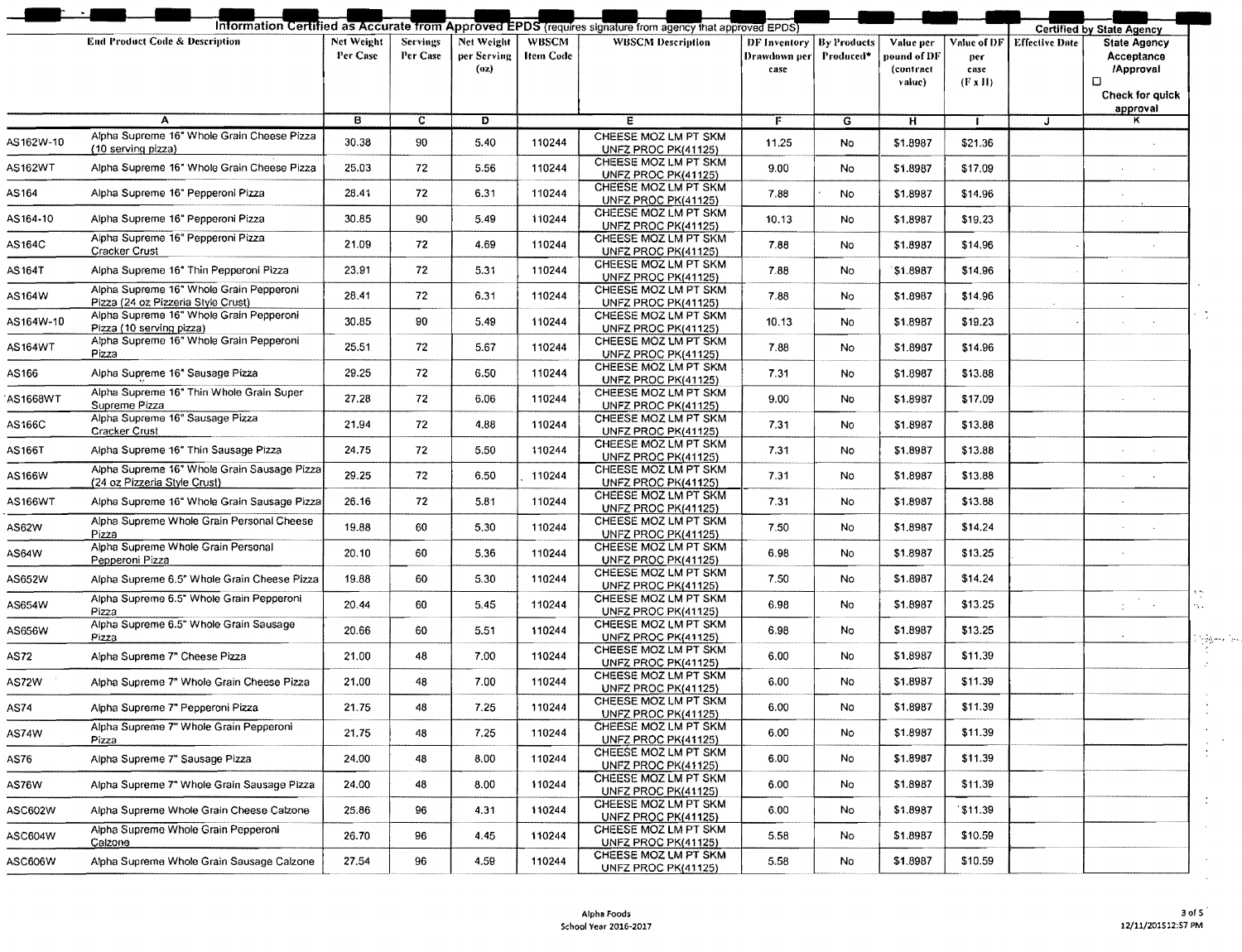|          |                                                                        |                        |                      |                                    |                                  | Information certified as Accurate from Approved EPDS (requires signature from agency that approved EPDS) |                                      |                                 |                                                 |                                              |                       | Certified by State Agency                                                               |
|----------|------------------------------------------------------------------------|------------------------|----------------------|------------------------------------|----------------------------------|----------------------------------------------------------------------------------------------------------|--------------------------------------|---------------------------------|-------------------------------------------------|----------------------------------------------|-----------------------|-----------------------------------------------------------------------------------------|
|          | <b>End Product Code &amp; Description</b>                              | Net Weight<br>Per Case | Servings<br>Per Case | Net Weight.<br>per Serving<br>(0z) | <b>WBSCM</b><br><b>Item Code</b> | <b>WBSCM Description</b>                                                                                 | DF Inventory<br>Drawdown per<br>case | <b>By Products</b><br>Produced* | Value per<br>pound of DF<br>(contract<br>value) | Value of DF<br>per<br>case<br>$(F \times H)$ | <b>Effective Date</b> | <b>State Agency</b><br>Acceptance<br>/Approval<br>$\Box$<br>Check for quick<br>approval |
|          | А                                                                      | $\overline{B}$         | $\overline{c}$       | D                                  |                                  | E                                                                                                        | F                                    | $\overline{G}$                  | Ħ                                               | $\mathbf{I}$                                 | J                     |                                                                                         |
| C6021    | Alpha Gold Cheese Calzone Kit                                          | 23.41                  | 80                   | 4.68                               | 110244                           | CHEESE MOZ LM PT SKM<br>UNFZ PROC PK(41125)                                                              | 5.00                                 | No                              | \$1.8987                                        | \$9.49                                       |                       |                                                                                         |
| C6021WG  | Alpha Gold Whole Grain Cheese Calzone Kit                              | 23.41                  | 80                   | 4.68                               | 110244                           | CHEESE MOZ LM PT SKM<br>UNFZ PROC PK(41125)                                                              | 5.00                                 | No                              | \$1.8987                                        | \$9.49                                       |                       |                                                                                         |
| C6041    | Alpha Gold Pepperoni Calzone Kit                                       | 24.91                  | 80                   | 4.98                               | 110244                           | CHEESE MOZ LM PT SKM<br>UNFZ PROC PK(41125)                                                              | 5.00                                 | No                              | \$1.8987                                        | \$9.49                                       |                       |                                                                                         |
| C6041WG  | Alpha Gold Whole Grain Pepperoni Calzone Kit                           | 24.91                  | 80                   | 4.98                               | 110244                           | CHEESE MOZ LM PT SKM<br>UNFZ PROC PK(41125)                                                              | 5.00                                 | No                              | \$1.8987                                        | \$9.49                                       |                       |                                                                                         |
| C6061    | Alpha Gold Sausage Calzone Kit                                         | 25.91                  | 80                   | 5.18                               | 110244                           | CHEESE MOZ LM PT SKM<br>UNFZ PROC PK(41125)                                                              | 5.00                                 | No                              | \$1,8987                                        | \$9.49                                       |                       |                                                                                         |
| C6061WG  | Alpha Gold Whole Grain Sausage Calzone Kit                             | 25.91                  | 80                   | 5.18                               | 110244                           | CHEESE MOZ LM PT SKM<br>UNFZ PROC PK(41125)                                                              | 5.00                                 | No                              | \$1.8987                                        | \$9.49                                       |                       |                                                                                         |
| C7021    | Alpha Gold 8" Cheese Calzone Kit                                       | 24.41                  | 40                   | 9.76                               | 110244                           | CHEESE MOZ LM PT SKM<br>UNFZ PROC PK(41125)                                                              | 5.00                                 | No                              | \$1.8987                                        | \$9.49                                       |                       |                                                                                         |
| C7021-WG | Alpha Gold 8" Cheese Calzone Kit<br>with Whole Grain Crust             | 24.41                  | 40                   | 9.76                               | 110244                           | CHEESE MOZ LM PT SKM<br>UNFZ PROC PK(41125)                                                              | 5.00                                 | No                              | \$1.8987                                        | \$9.49                                       |                       |                                                                                         |
| C7041    | Alpha Gold 8" Pepperoni Calzone Kit                                    | 25.91                  | 40                   | 10.36                              | 110244                           | CHEESE MOZ LM PT SKM<br>UNFZ PROC PK(41125)                                                              | 5.00                                 | No                              | \$1.8987                                        | \$9.49                                       |                       |                                                                                         |
| C7041-WG | Alpha Gold 8" Pepperoni Calzone Kit<br>with Whole Grain Crust          | 25.91                  | 40                   | 10.36                              | 110244                           | CHEESE MOZ LM PT SKM<br><b>UNFZ PROC PK(41125)</b>                                                       | 5.00                                 | No                              | \$1,8987                                        | \$9.49                                       |                       | $\sim$                                                                                  |
| C7061    | Alpha Gold 8" Sausage Calzone Kit                                      | 26.91                  | 40                   | 10.76                              | 110244                           | CHEESE MOZ LM PT SKM<br>UNFZ PROC PK(41125)                                                              | 5.00                                 | No                              | \$1.8987                                        | \$9.49                                       |                       |                                                                                         |
| C7061-WG | Alpha Gold 8" Sausage Calzone Kit<br>with Whole Grain Crust            | 26.91                  | 40                   | 10.76                              | 110244                           | CHEESE MOZ LM PT SKM<br>UNFZ PROC PK(41125)                                                              | 5.00                                 | No                              | \$1.8987                                        | \$9.49                                       |                       | $\sim$                                                                                  |
| P9901    | Alpha Gold 16" Cheese<br>24oz Dough Ball Pizza Kit                     | 36.72                  | 96                   | 6.12                               | 110244                           | CHEESE MOZ LM PT SKM                                                                                     | 12.00                                | No                              | \$1.8987                                        | \$22.78                                      |                       |                                                                                         |
| SP62W    | Sgt. Pepperoni's Whole Grain Personal Cheese                           | 19.88                  | 60                   | 5.30                               | 110244                           | UNFZ PROC PK(41125)<br>CHEESE MOZ LM PT SKM                                                              | 7.50                                 | No                              | \$1.8987                                        | \$14.24                                      |                       |                                                                                         |
| SP62WJ   | Pizza<br>Sgt. Pepperoni's Whole Grain Jalapeno Dough                   | 19.88                  | 60                   | 5.30                               | 110244                           | UNFZ PROC PK(41125)<br>CHEESE MOZ LM PT SKM                                                              | 7.50                                 | No                              | \$1.8987                                        | \$14.24                                      |                       |                                                                                         |
| SP64W    | Personal Cheese Pizza<br>Sgt. Pepperoni's Whole Grain Personal         | 20.10                  | 60                   | 5.36                               | 110244                           | UNFZ PROC PK(41125)<br>CHEESE MOZ LM PT SKM                                                              | 6.98                                 | No                              | \$1,8987                                        | \$13.25                                      |                       |                                                                                         |
| SP64WJ   | Pepperoni Pizza<br>Sgt. Pepperoni's Whole Grain Jalapeno Dough         | 20.10                  | 60                   | 5.36                               | 110244                           | UNFZ PROC PK(41125)<br>CHEESE MOZ LM PT SKM                                                              | 6.98                                 | No                              | \$1.8987                                        | \$13.25                                      |                       |                                                                                         |
| SP66W    | Personal Pepperoni Pizza<br>Sgt. Pepperoni's Whole Grain Personal      | 20.66                  | 60                   | 5.51                               | 110244                           | UNFZ PROC PK(41125)<br>CHEESE MOZ LM PT SKM                                                              | 6.98                                 | No                              | \$1.8987                                        | \$13.25                                      |                       |                                                                                         |
| SP66WJ   | Sausage Pizza<br>Sgt. Pepperoni's Whole Grain Jalapeno Dough           | 20.66                  | 60                   | 5.51                               | 110244                           | <b>UNFZ PROC PK(41125)</b><br>CHEESE MOZ LM PT SKM                                                       | 6.98                                 | No                              | \$1.8987                                        | \$13.25                                      |                       |                                                                                         |
| SP652WB  | Personal Sausage Pizza<br>Sgt. Pepperoni's 6.5" Whole Grain Cheese     | 19.88                  | 60                   | 5.30                               | 110244                           | UNFZ PROC PK(41125)<br>CHEESE MOZ LM PT SKM                                                              | 7,50                                 | No                              | \$1.8987                                        | \$14.24                                      |                       |                                                                                         |
| SP654WB  | Pizza with Windowed Box<br>Sgt. Pepperoni's 6.5" Whole Grain Pepperoni | 20.44                  | 60                   | 5.45                               | 110244                           | UNFZ PROC PK(41125)<br>CHEESE MOZ LM PT SKM                                                              | 6.98                                 | No                              | \$1.8987                                        | \$13.25                                      |                       |                                                                                         |
|          | Pizza with Windowed Box<br>Sgt. Pepperoni's 6.5" Whole Grain Sausage   | 20.66                  | 60                   | 5.51                               | 110244                           | UNFZ PROC PK(41125)<br>CHEESE MOZ LM PT SKM                                                              | 6.98                                 | No                              | \$1.8987                                        | \$13.25                                      |                       |                                                                                         |
| SP656WB  | Pizza with Windowed Box<br>Sot. Pepperoni's 7" Cheese Pizza            |                        |                      |                                    |                                  | <b>UNFZ PROC PK(41125)</b><br>CHEESE MOZ LM PT SKM                                                       |                                      |                                 | \$1.8987                                        | \$11.39                                      |                       |                                                                                         |
| SP72B    | with Windowed Box<br>Sgt. Pepperoni 7" Whole Grain Cheese              | 24.50                  | 48                   | 7.00                               | 110244                           | <b>UNFZ PROC PK(41125)</b><br>CHEESE MOZ LM PT SKM                                                       | 6.00                                 | No                              |                                                 |                                              |                       |                                                                                         |
| SP72WB   | Pizza with Boxes<br>Sgt. Pepperoni's 7" Pepperoni Pizza                | 24.50                  | 48                   | 8.00                               | 110244                           | UNFZ PROC PK(41125)<br>CHEESE MOZ LM PT SKM                                                              | 6.00                                 | No                              | \$1,8987                                        | \$11.39                                      |                       |                                                                                         |
| SP74B    | with Windowed Box<br>Sgt. Pepperoni 7" Whole Grain Pepperoni           | 25.25                  | 48                   | 7.25                               | 110244                           | UNFZ PROC PK(41125)<br>CHEESE MOZ LM PT SKM                                                              | 6.00                                 | No                              | \$1.8987                                        | \$11.39                                      |                       |                                                                                         |
| SP74WB   | Pizza with Boxes<br>Sgt. Pepperoni's 7" Sausage Pizza                  | 25.25                  | 48                   | 8.00                               | 110244                           | UNFZ PROC PK(41125)<br>CHEESE MOZ LM PT SKM                                                              | 6.00                                 | No                              | \$1.8987                                        | \$11.39                                      |                       |                                                                                         |
| SP76B    | with Windowed Box<br>Sqt. Pepperoni 7" Whole Grain Sausage             | 27.50                  | 48                   | 8.00                               | 110244                           | UNFZ PROC PK(41125)                                                                                      | 6.00                                 | No                              | \$1.8987                                        | \$11.39                                      |                       |                                                                                         |
| SP76WB   | Pizza with Boxes                                                       | 27.50                  | 48                   | 8.00                               | 110244                           | CHEESE MOZ LM PT SKM<br><b>UNFZ PROC PK(41125)</b>                                                       | 6.00                                 | No                              | \$1.8987                                        | \$11.39                                      |                       |                                                                                         |
| SP122W   | Sgt. Pepperoni's 12" Whole Grain Tuscan Style<br>Cheese Pizza          | 19.50                  | 48                   | 6.50                               | 110244                           | CHEESE MOZ LM PT SKM<br>UNFZ PROC PK(41125)                                                              | 6.00                                 | No                              | \$1.8987                                        | \$11.39                                      |                       |                                                                                         |

 $\Delta \tau$ 

 $\begin{array}{l} \mathcal{P}_{\mathcal{C}}(x) \leq \mathcal{P}(x) \geq \mathcal{P}(x) \\ \mathcal{P}_{\mathcal{C}}(x) \leq \mathcal{P}(x) \end{array}$  $\overline{a}$  $\,$  $\bar{\mathbf{r}}$  $\frac{1}{2}$  $\epsilon$  $\bar{\mathcal{A}}$  $\frac{1}{4}$  $\lambda$  $\lambda$